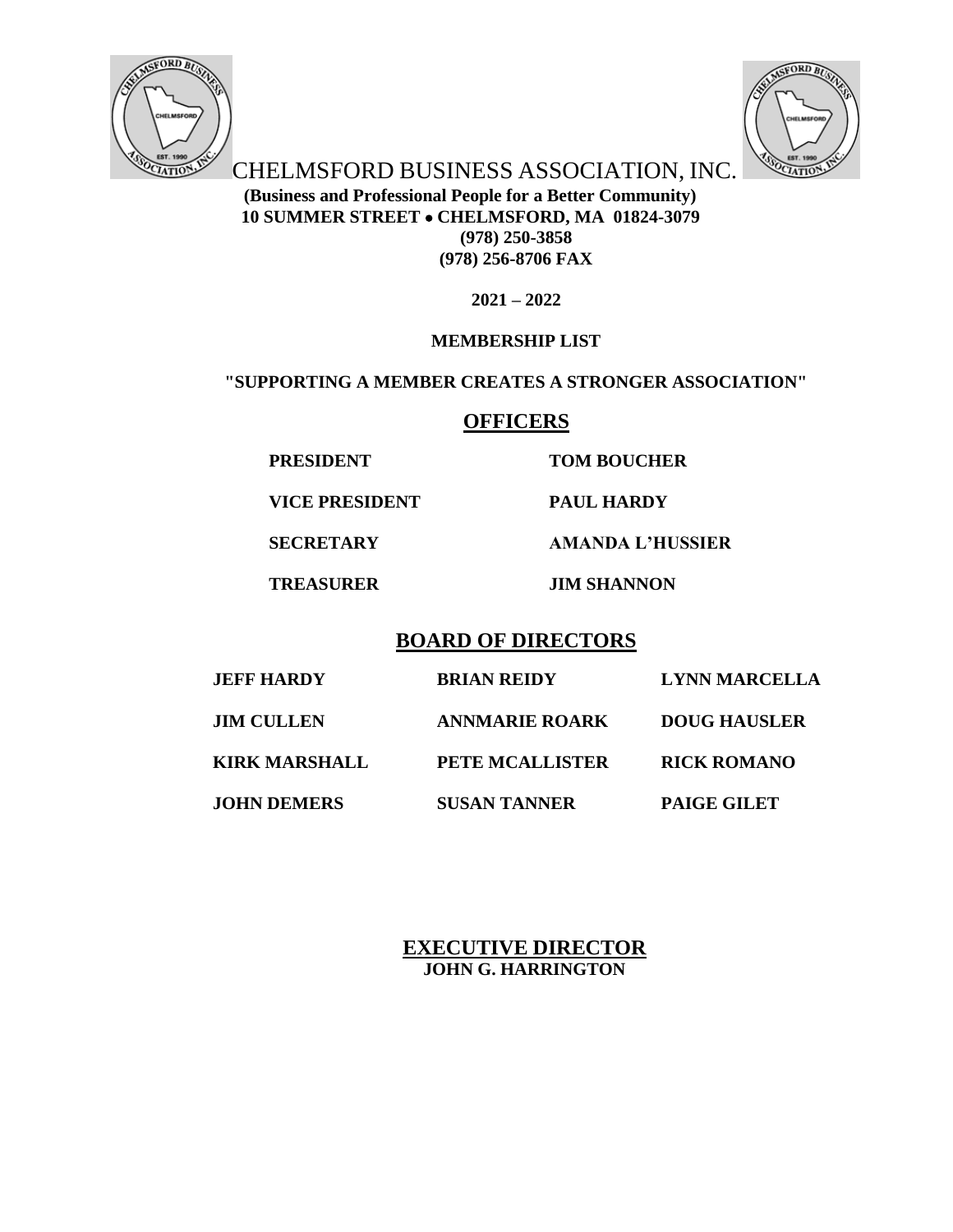## **BOARD OF DIRECTORS**

| <b>OFFICERS</b>  |                                        |           |                           |                               |
|------------------|----------------------------------------|-----------|---------------------------|-------------------------------|
| 2013             | Tom Boucher<br>tboucher@lowellfive.com | 2021-2022 | President                 | (978) 441-6499                |
| 2011             | Paul Hardy                             | 2021-2022 |                           | Vice President (978) 256-5251 |
|                  | paulhardy@blakefuneralhome.com         |           |                           |                               |
| 2020             | Amanda L' Hussier                      | 2021-2022 | Secretary                 | (978) 590-1490                |
|                  | Amanda@lhussier.com                    |           |                           |                               |
| 1997             | Jim Shannon                            | 2021-2022 | Treasurer                 | (978) 250-0110                |
|                  | scandacpas@comcast.net                 |           |                           |                               |
| 1989             | John G. Harrington                     | 2021-2022 | <b>Executive Director</b> | (978) 250-3858                |
|                  | jgh1013@comcast.net                    |           |                           |                               |
| <b>DIRECTORS</b> |                                        |           |                           |                               |
| 2000             | <b>Brian Reidy</b>                     | 2019-2022 | Director                  | $(978) 502 - 1860$            |
|                  | b.reidy@comcast.net                    |           |                           |                               |
| 2011             | John Demers                            | 2019-2022 | Director                  | (978) 513-8860                |
|                  | john.demers@novolex.com                |           |                           |                               |
| 1993             | Douglas E. Hausler                     | 2019-2022 | Director                  | $(978)$ 256-6080              |
|                  | dhausler@lhrlaw.com                    |           |                           |                               |
| 1991             | Jim Cullen                             | 2019-2022 | Director                  | (978) 250-0110                |
|                  | cul@rcn.com                            |           |                           |                               |
| 2006             | <b>Rick Romano</b>                     | 2020-2023 | Director                  | (978) 256-9796                |
|                  | charlesfrederickjewelers@gmail.com     |           |                           |                               |
| 2015             | <b>Kirk Marshall</b>                   | 2020-2023 | Director                  | (978) 455-6907                |
|                  | kmarshall@nemedstaff.com               |           |                           |                               |
| 2021             | Paige Gilet                            | 2020-2023 | Director                  | (978)251-4081                 |
|                  | paige@redmillgraphics.com              |           |                           |                               |
| 2021             | <b>Susan Tanner</b>                    | 2020-2023 | Director                  | (617) 780-1757                |
|                  | susan.tanner@cbrealty.com              |           |                           |                               |
| 1996             | Lynn Marcella                          | 2021-2024 | Director                  | (978) 430-2853                |
|                  | Lynn.marcella@verizon.net              |           |                           |                               |
| 2015             | Peter McAllister                       | 2021-2024 | Director                  | $(978)$ 256-7658              |
|                  | Triangleservice1@aol.com               |           |                           |                               |
| 1993             | Annmarie Roark                         | 2021-2024 | Director                  | $(978)$ 256-4167              |
|                  | aroark@aroarklaw.com                   |           |                           |                               |
| 1998             | Jeffrey Hardy                          | 2021-2024 | Director                  | (978) 250-1113                |
|                  | jeff@hardydoric.com                    |           |                           |                               |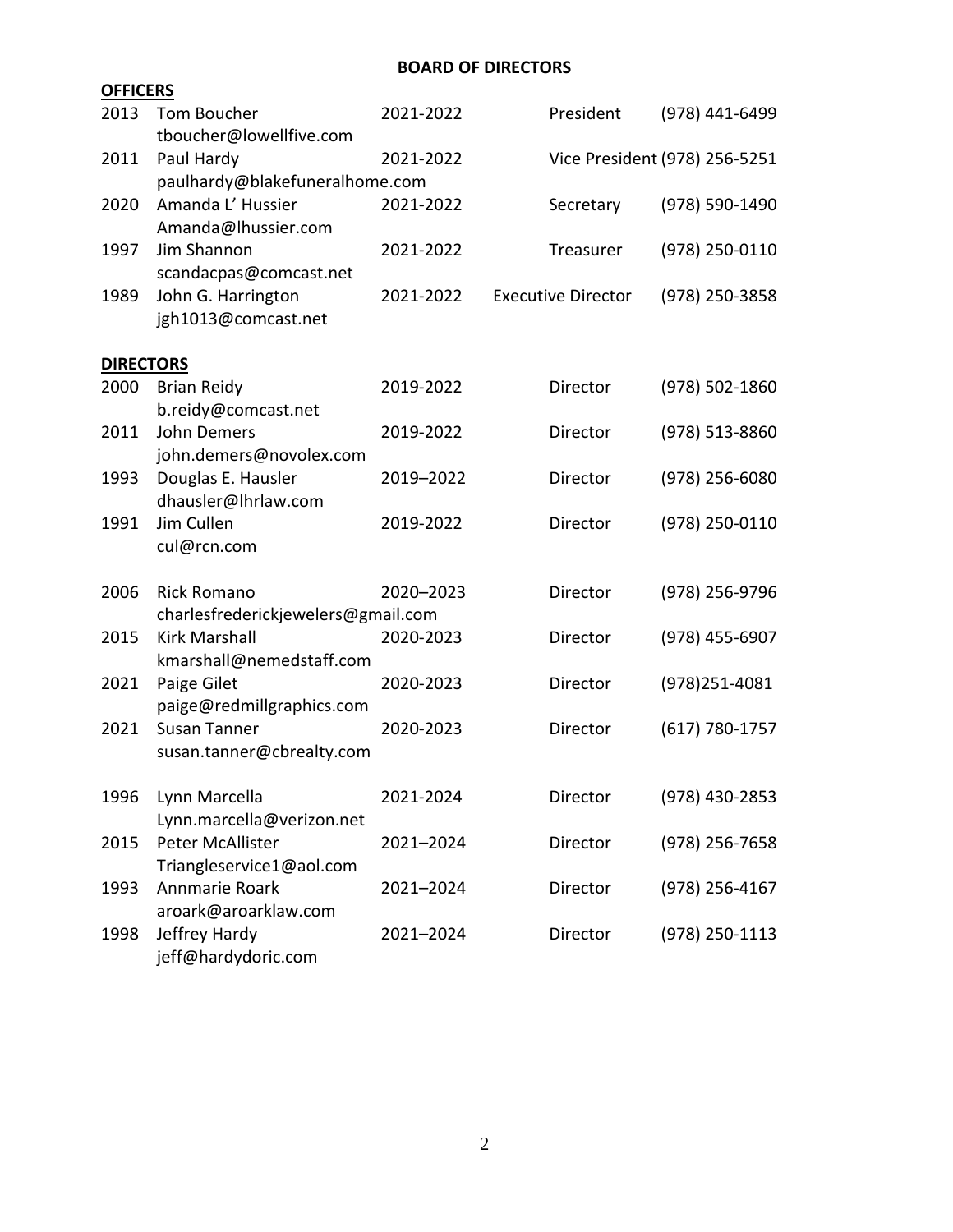| <b>ALARM SYSTEMS</b>                     | 6  |
|------------------------------------------|----|
| <b>AMBULANCE</b>                         | 6  |
| ASPHALT, SEAL COATING, LINE STRIPING     | 6  |
| <b>ATTORNEYS</b>                         | 6  |
| <b>AUDIO VISUAL SERVICES</b>             | 7  |
| <b>AUTO BODY &amp; PAINT</b>             | 7  |
| <b>AUTOMOTIVE REPAIR</b>                 | 7  |
| <b>BANKS</b>                             | 8  |
| <b>BARBER SHOP</b>                       | 8  |
| <b>BUILDING MATERIALS</b>                | 8  |
| <b>BURIAL VAULTS &amp; CONCRETE MFG.</b> | 8  |
| <b>BUSINESS MANAGEMENT CONSULTANT</b>    | 9  |
| <b>CERTIFIED PUBLIC ACCOUNTANTS</b>      | 9  |
| <b>CHILD CARE &amp; PRESCHOOL</b>        | 9  |
| <b>CONTRACTORS - GENERAL</b>             | 9  |
| <b>COUNTRY CLUB</b>                      | 10 |
| <b>DENTISTS</b>                          | 10 |
| DISTRIBUTOR - INDUSTRIAL                 | 10 |
| EDUCATION/EDUCATION SERVICES             | 10 |
| <b>ELECTRICIANS</b>                      | 10 |
| <b>ENGINEERS - CIVIL</b>                 | 11 |
| <b>ENTERTAINMENT</b>                     | 11 |
| <b>FINANCIAL PLANNING &amp; SERVICES</b> | 11 |
| <b>FIREPLACE CENTER</b>                  | 11 |
| <b>FITNESS - HEATH CLUB</b>              | 11 |
| <b>FLOORING</b>                          | 11 |
| <b>FLORISTS</b>                          | 12 |
| <b>FUEL - OIL &amp; PROPANE</b>          | 12 |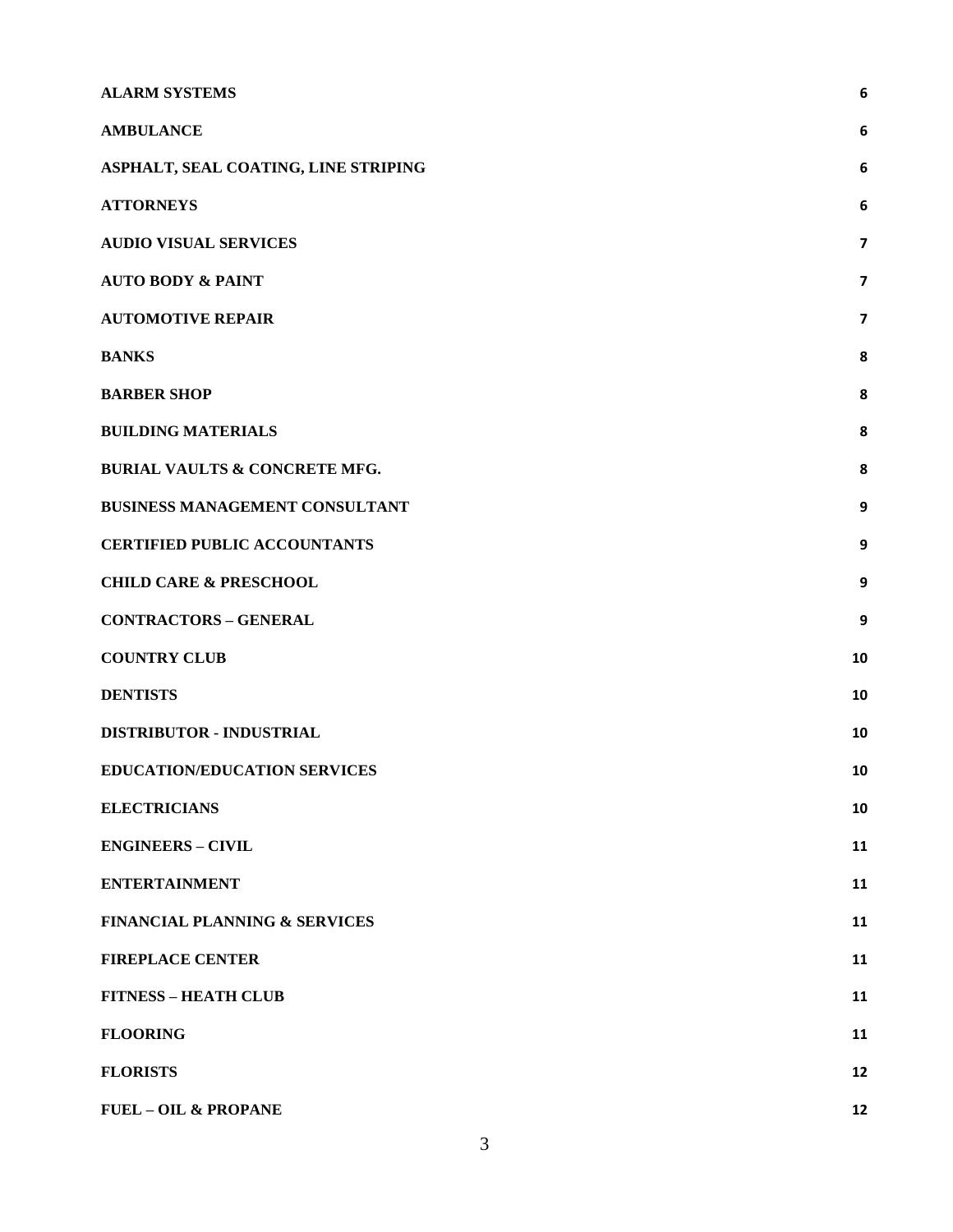| <b>FUNERAL HOMES</b>                       | 12 |
|--------------------------------------------|----|
| <b>GARDEN CENTERS</b>                      | 12 |
| <b>GAS STATION &amp; REPAIRS</b>           | 12 |
| <b>GAS STATION &amp; CONVENIENCE STORE</b> | 13 |
| <b>GIFT SHOPS</b>                          | 13 |
| <b>GYMNASTICS INSTRUCTION</b>              | 13 |
| HANDYMAN & HOME IMPROVEMENTS               | 13 |
| <b>HARDWARE STORES</b>                     | 13 |
| <b>HOME INSPECTIONS</b>                    | 13 |
| <b>INSURANCE AGENCIES</b>                  | 13 |
| <b>JEWELERS</b>                            | 13 |
| <b>LANDSCAPING</b>                         | 14 |
| <b>LAW OFFICE</b>                          | 14 |
| <b>LAWN IRRIGATION SYSTEMS</b>             | 14 |
| <b>LIQUOR STORES</b>                       | 14 |
| <b>MACHINE SHOPS</b>                       | 14 |
| <b>MANUFACTURING</b>                       | 15 |
| <b>MASSAGE THERAPY &amp; DAY SPA</b>       | 15 |
| <b>MEDICAL DEVICES</b>                     | 15 |
| <b>MEDIATION - ARBITRATION SERVICES</b>    | 15 |
| <b>MEDICAL STAFFING</b>                    | 15 |
| <b>NON-PROFIT</b>                          | 15 |
| <b>NURSING HOMES</b>                       | 15 |
| OFFICE EQUIPMENT                           | 15 |
| PAINT & WALL COVERING                      | 16 |
| PAYROLL-ACCOUNTING-TAX SERVICES            | 16 |
| <b>PHYSICIANS</b>                          | 16 |
| PLASTIC FABRICATION                        | 16 |
| PLUMBING & HEATING                         | 16 |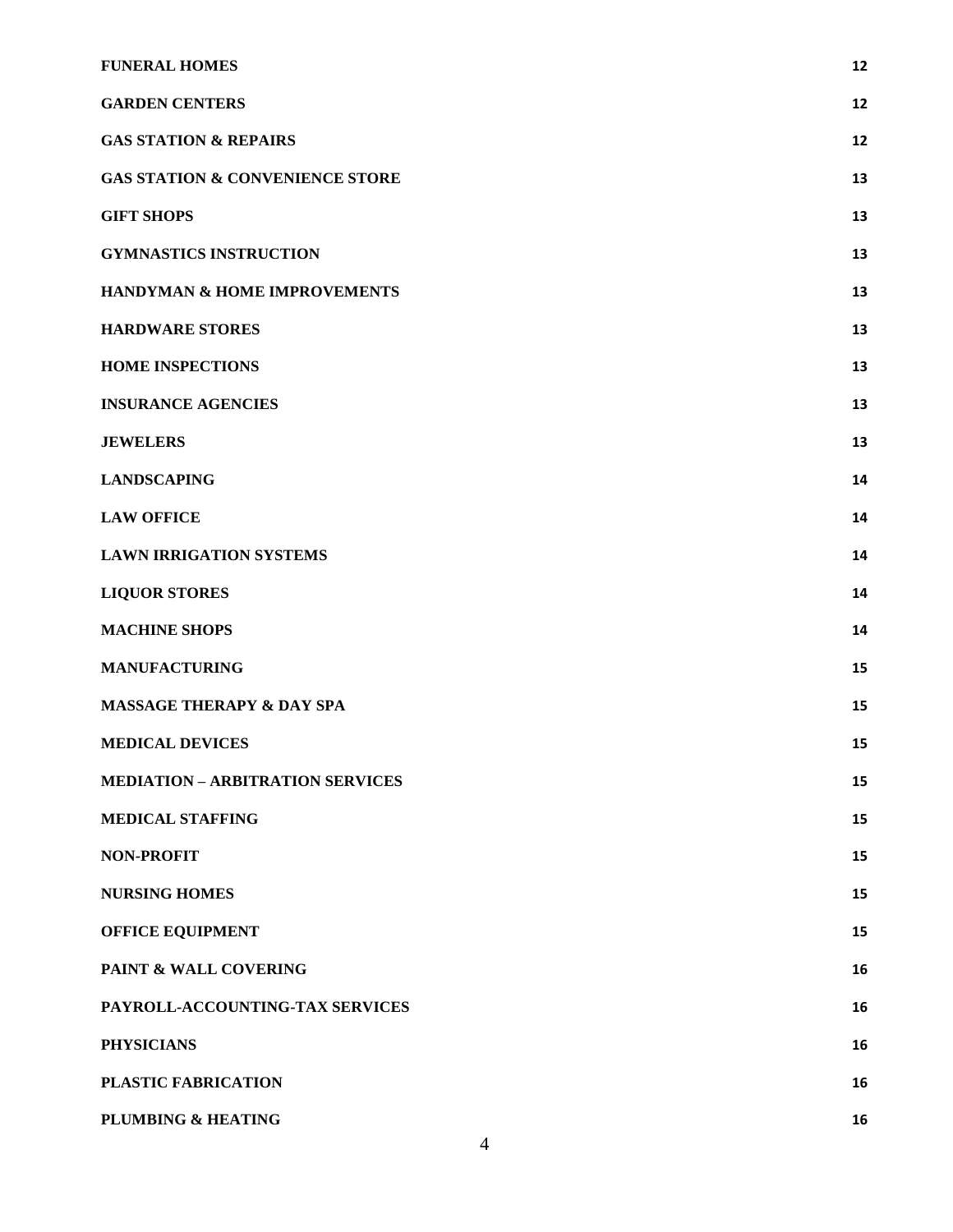| PRINTING SERVICES                                              | 17 |
|----------------------------------------------------------------|----|
| <b>REAL ESTATE</b>                                             | 17 |
| <b>REAL ESTATE &amp; DEVELOPMENT</b>                           | 17 |
| REAL ESTATE MANAGEMENT                                         | 17 |
| <b>RECYCLING - CLOTHES</b>                                     | 18 |
| <b>RESTAURANTS</b>                                             | 18 |
| <b>SALON</b>                                                   | 20 |
| <b>SELF STORAGE</b>                                            | 20 |
| <b>SHOPPING CENTER</b>                                         | 20 |
| <b>SIGNS &amp; BANNERS</b>                                     | 20 |
| STORAGE, WORKSPACE AND MOBIL CABINETS                          | 20 |
| <b>TAX CONSULTANT</b>                                          | 20 |
| TOWING/TRANSPORT/AUTO & TRUCK REPAIR/TEMPORARY TRAFFIC CONTROL | 20 |
| <b>TRANSPORTATION</b>                                          | 20 |
| <b>TRAILER SALES &amp; REPAIR</b>                              | 20 |
| <b>TREE SERVICE</b>                                            | 21 |
| <b>TUTORING</b>                                                | 21 |
| <b>UPHOLSTERY</b>                                              | 21 |
| <b>UNIFORMS</b>                                                | 21 |
| <b>VETERINARY HOSPITAL</b>                                     | 21 |
| <b>WEB DESIGN</b>                                              | 21 |
| <b>WELDING</b>                                                 | 21 |
| <b>WIRELESS - CELL TOWER</b>                                   | 21 |
| LISTING OF CBA MEMBERS BY COMPANY NAME AND NUMBER              | 22 |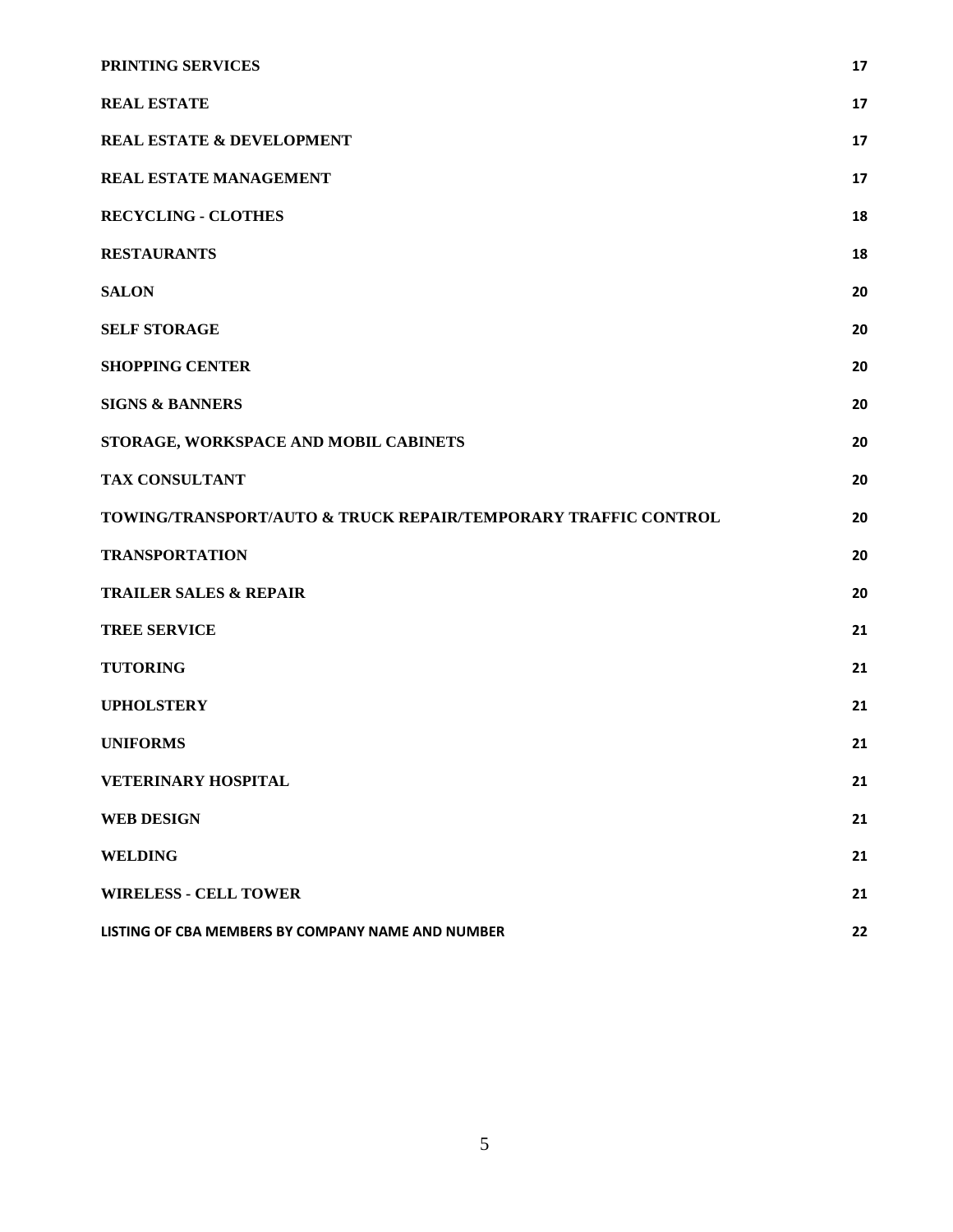### <span id="page-5-0"></span>**ALARM SYSTEMS**

Brian Flanders 80 Brick Kiln Road Chelmsford, MA 01824-3218

### <span id="page-5-1"></span>**AMBULANCE**

John P. Chemaly 11 Cushing Place Chelmsford, MA 01824-3410

#### <span id="page-5-2"></span>**ASPHALT, SEAL COATING, LINE STRIPING**

Diane Caso P.O. Box 40 North Chelmsford, MA 01863-0040

### <span id="page-5-3"></span>**ATTORNEYS**

Attorney Annmarie Roark 229 Billerica Road Chelmsford, MA 01824-3631

John F. Gallant *GENERAL ATTORNEY* One Olde North Road, Suite 103 Chelmsford, MA 01824-1453

Jon Kurlan *GENERAL ATTORNEY* 139 Billerica Road Chelmsford, MA 01824-3619

Douglas E. Hausler 10 North Road Chelmsford, MA 01824-2711

Dennis E. McHugh, Esquire *ESTATE PLANNING, BUSINESS AND ELDER LAW* The Parkhurst Building 2 Chelmsford Street Chelmsford, MA 01824-3017

Peter V. Lawlor *GENERAL ATTORNEY* 41 Village Square Chelmsford, MA 01824-2712

JoAnne Meyers *GENERAL ATTORNEY* 3 Courthouse Lane, Unit 6 Chelmsford, MA 01824-1725 B.E.F. ALARM ENTERPRISES, INC. (978) 251-1284 (978) 251-8643 (FAX#)

TRINITY E.M.S., INC. (978) 441-9191

ASPHALT LINE STRIPING SERVICES, LLC (978) 429-1161

ROARK LAW OFFICE, P.C. (978) 256-4167 (978) 250-8387 (FAX #)

GALLANT & ERVIN, LLC (978) 256-6041 (978) 256-7977 (FAX #)

KURLAND & GROSSMAN, P.C. (978) 256-2660 (978) 256-2005 (FAX #)

LAMPERT, HAUSLER & RODMAN, P.C. (978) 256-6080 (978) 256-0515 (FAX #)

LAW OFFICE OF DENNIS E. MCHUGH, ESQUIRE (978) 256-3330 (978) 250-1922 (FAX #)

LAW OFFICE OF PETER V. LAWLOR, P.C. (978) 256-2551

NOVICK & MEYERS (978) 256-4500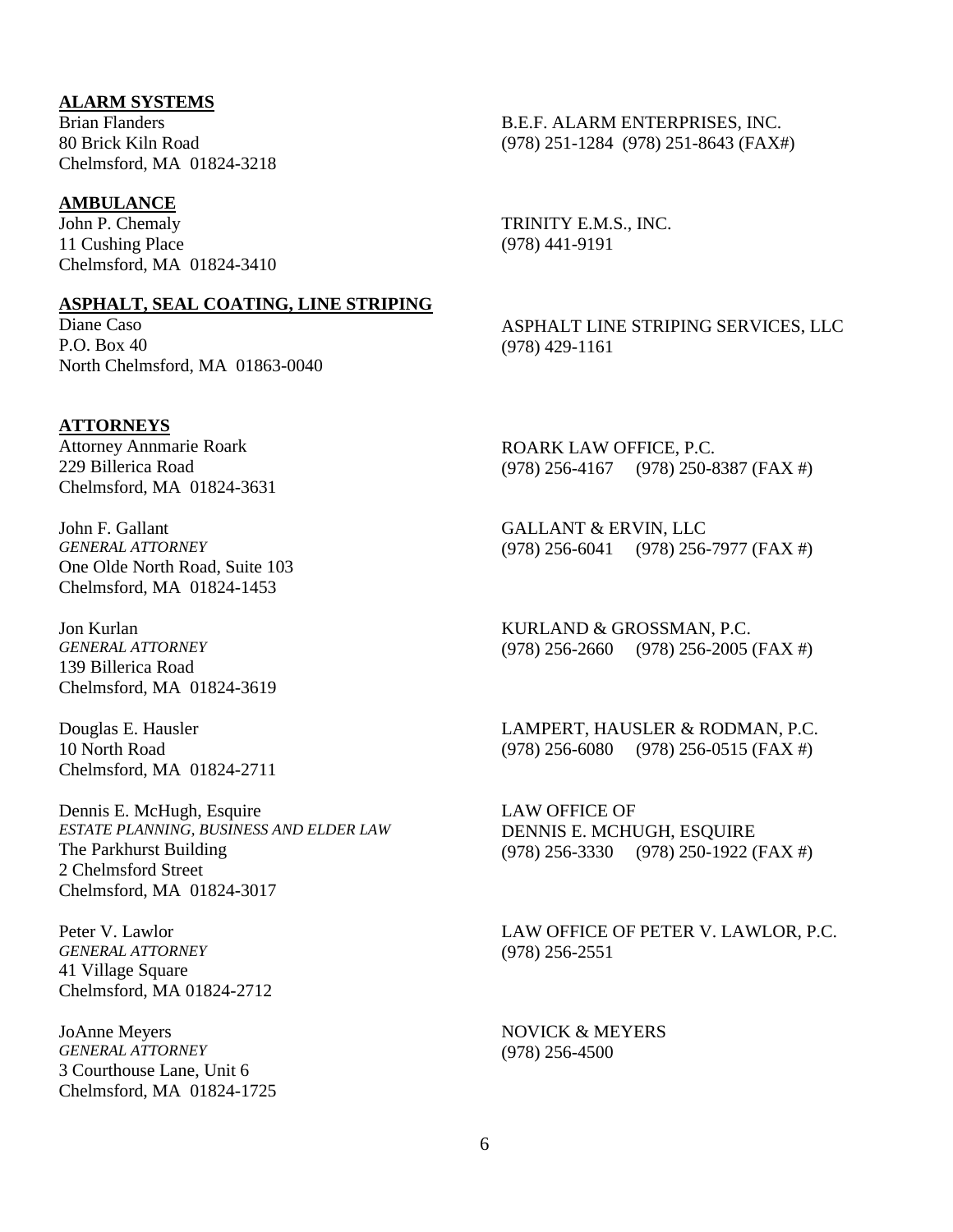Brian R. Sullivan *GENERAL ATTORNEY* 11TRINITY E.M.S., INC. North Road Chelmsford, MA 01824-2710

Kevin S. Sullivan *LITAGATION, ESTATE AND REAL ESTATE* Fletcher Street Professional Center 9 Fletcher Street, Suite A Chelmsford, MA 01824-3017

Thomas Doherty Doyle *GENERAL ATTORNEY* 5 Fletcher Street, Unit 2A Chelmsford, MA 01824-2708

Angelic Eliopoulos, ESQ. *GENERAL ATTORNEY* 9 North Road, Suite 201 Chelmsford, MA 01824

Patrick J. Wood *GENERAL ATTORNEY* 11 Summer Street, Unit 8 Chelmsford, MA 01824-3064

#### <span id="page-6-0"></span>**AUDIO VISUAL SERVICES**

Adrienne Blasioli 275 Billerica Road Chelmsford, MA 01863-4149

#### <span id="page-6-1"></span>**AUTO BODY & PAINT**

William Quinn 112 Tyngsboro Road N. Chelmsford, MA 01863-1301

Gary Yip 35B Hunt Road Chelmsford, MA 01824-2601

# <span id="page-6-2"></span>**AUTOMOTIVE REPAIR**

Anthony Sharaffa 84 Tyngsboro Road N. Chelmsford, MA 01863-1301

Peter McAllister 177 Boston Road Chelmsford, MA 01824-4615

David Pepi 206 Boston Road Chelmsford, MA 01824 LAW OFFICE OF SULLIVAN & CARROLL (978) 250-4600 (978) 250-3323 (FAX #)

LAW OFFICE OF KEVIN S. SULLIVAN, LLC (978) 250-2777

THOMAS DOHERTY DOYLE, ATTORNEY & COUNSELOR AT LAW. PC (978) 677-1019 (978) 856-3370 (FAX #)

ELIOPOULOS & ELIOPOULOS, PC (978) 250-3800 (978) 244-0007 (FAX #)

PATRICK J. WOOD ATTORNEY AT LAW, C.P.A. (978) 256-1515 (978) 256-3659 (FAX #)

PRO AV SYSTEMS, INC. (978) 692-5111 (978) 692-5252 (FAX #)

STONY BROOK AUTO BODY, INC. (978) 251-8029 (978) 251-3567 (FAX #)

A PLUS AUTO BODY 110, INC. (978) 452-0602 (978) 453-9784 (FAX #)

A&C AUTOMOTIVE dba: COWGILL AUTOMOTIVE SERVICE, INC. (978) 251-3461

TRIANGLE SERVICE CENTER INC. (978) 256-7658

EXPERT AUTOMOTIVE REPAIRS, INC. (978) 256-1765 (978) 256-1998 (FAX#)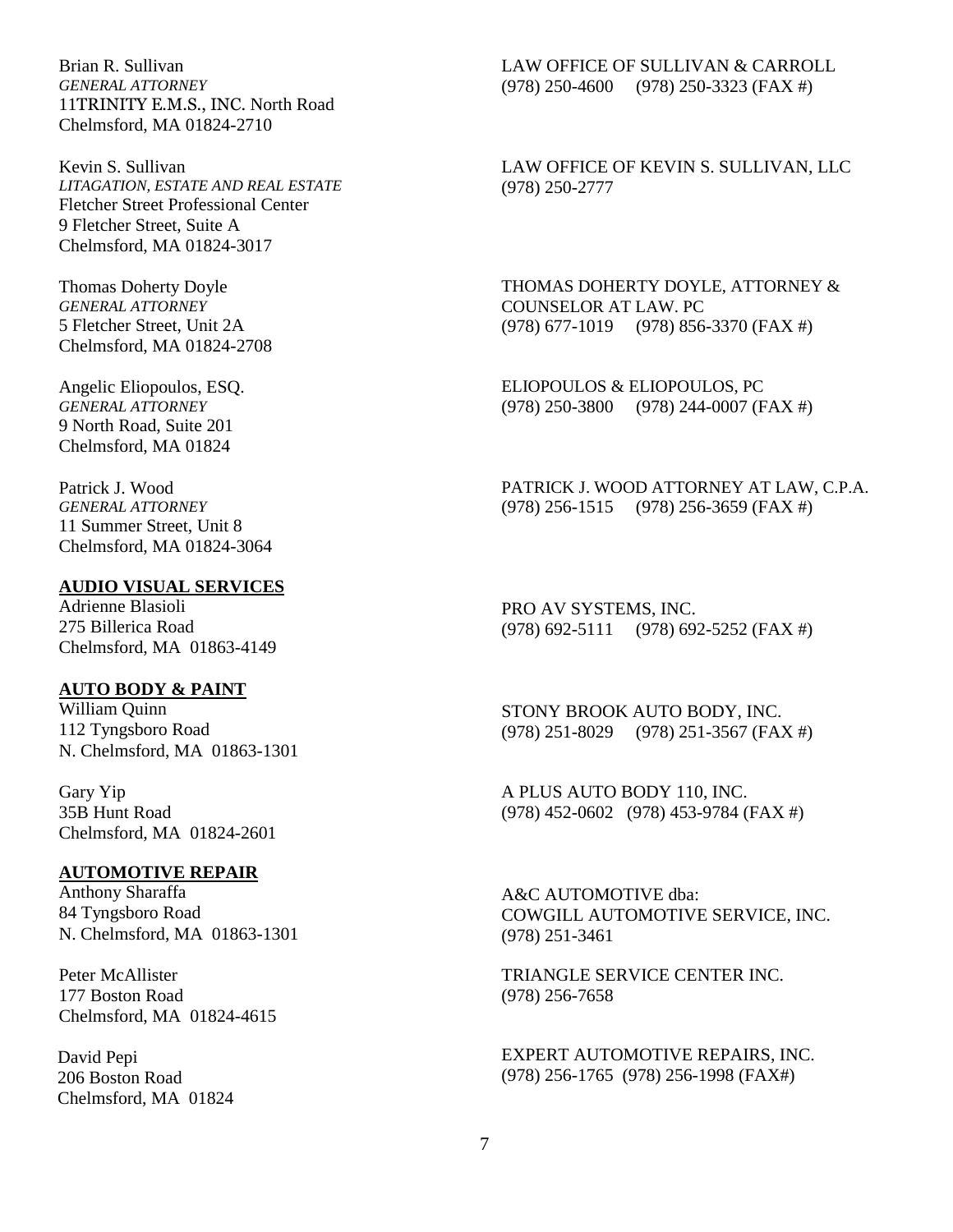John Talutis 295 Littleton Road Chelmsford, MA 01824

#### <span id="page-7-0"></span>**BANKS**

Paulo DeOliveira 116 Chelmsford Street Chelmsford, MA 01824-2750

Karen Ano 185 Littleton Road Chelmsford, MA 01824-2622

Janice Dokla 297 Billerica Road Chelmsford, MA 01824-4119

Robert Boley 245 Chelmsford Street Chelmsford, MA 01824-3255

Tom Boucher 23 Fletcher Street Chelmsford, MA 01824-2746

Joana Angel 14 Littleton Road Chelmsford, MA 01824-2615

Xheni Dhima 5 Billerica Road Chelmsford, MA 01824-3010

#### <span id="page-7-1"></span>**BARBER SHOP**

Joseph Noonan 210 Boston Road Chelmsford, MA 01824-4849

#### <span id="page-7-2"></span>**BUILDING MATERIALS**

Robert K. McNamara 201 Boston Road Chelmsford, MA 01824-4699

#### <span id="page-7-3"></span>**BURIAL VAULTS & CONCRETE MFG.**

Jeffrey A. Hardy 22 Progress Ave. Chelmsford, MA 01824-3607 LOU'S CUSTOM EXHAUST (978) 319-9921 (978) 319-9390 (FAX#)

BERKSHIRE BANK (978) 256-3333 FAX# (978) 256-3456

ENTERPRISE BANK & TRUST CO. (978) 656-5545 (978) 442-5581 (FAX #)

DIGITAL FEDERAL CREDIT UNION (DCU) (508) 263-6391 (866) 397-8341 (FAX #)

JEANNE D'ARC CREDIT UNION (617) 839-7750 (978) 442-1715 (FAX #)

LOWELL FIVE CENT SAVINGS BANK (978) 256-2546 (978) 250-3801 (FAX #)

NORTHERN BANK & TRUST COMPANY (978) 256-1552 (978) 256-2166 (FAX #)

SANTANDER BANK (978) 250-2422 (978) 244-0260 (FAX #)

YANKEE CLIPPER BARBER SHOP (978) 250-0900

CHELMSFORD LUMBER COMPANY (978) 244-0222

HARDY DORIC, INC. (978) 250-1113 (978) 250-4969 (FAX #)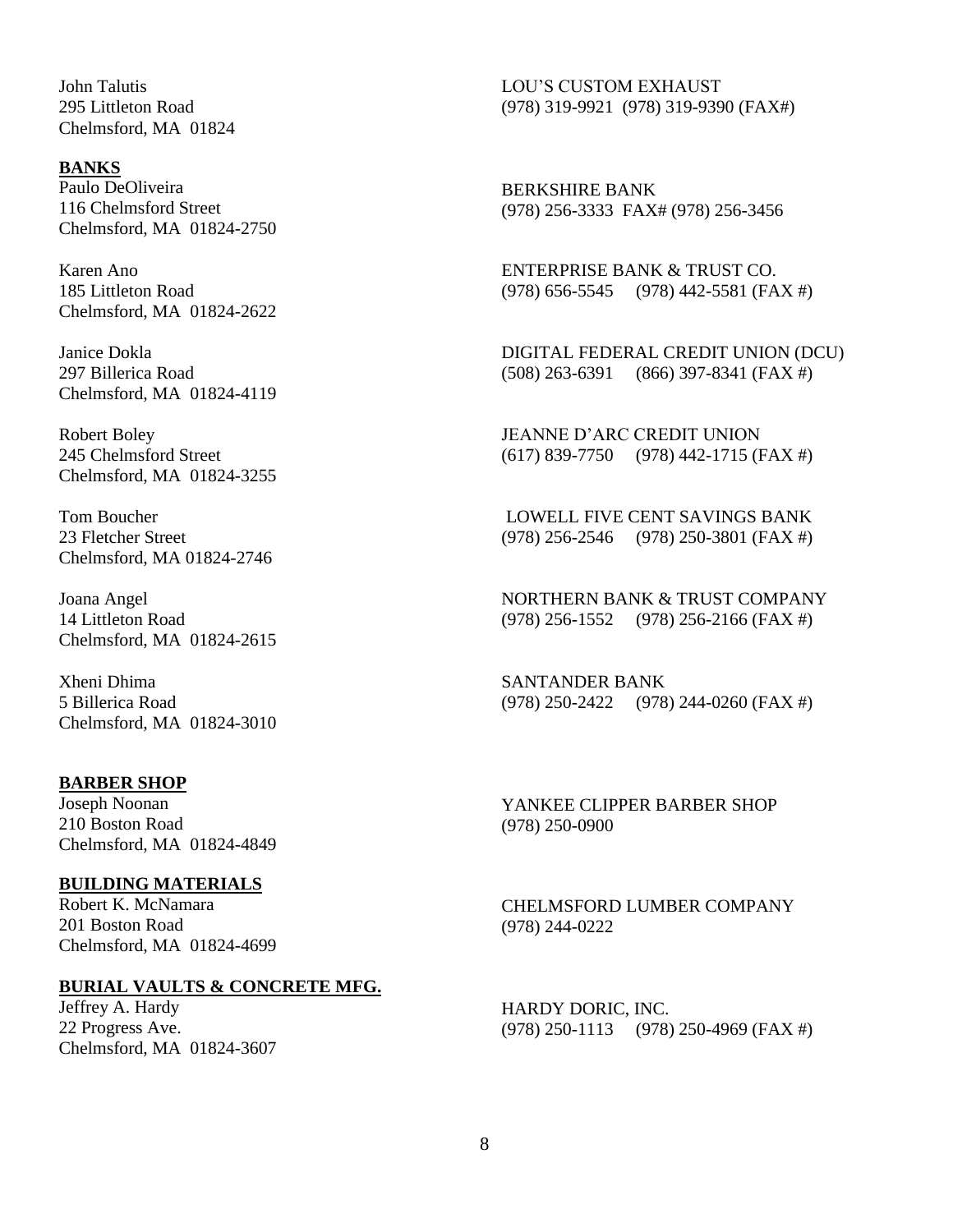### <span id="page-8-0"></span>**BUSINESS MANAGEMENT CONSULTANT**

Andy Moysenko 39 Horseshoe Road Chelmsford, MA 01824-1029

# <span id="page-8-1"></span>**CERTIFIED PUBLIC ACCOUNTANTS**

James C. Shannon, III 25 North Road, Suite 5 Chelmsford, MA 01824

James G. Cullen 25 North Road, Suite 5 Chelmsford, MA 01824

David Gaudet, CPA P.O. Box 367, 19 Fletcher Street Chelmsford, MA 01824-0367

#### <span id="page-8-2"></span>**CHILD CARE & PRESCHOOL**

Daniela Santos 180 Old Westford Road Chelmsford, MA 01824-1251

Lois B. Kelley 9 Academy Street, P.O. Box 88 North Chelmsford, MA 01863-0088

Rob Parsons 205 North Road Chelmsford, MA 01824-1657

### <span id="page-8-3"></span>**CONTRACTORS – GENERAL**

Brian Reidy 20 Hoyt Drive Chelmsford, MfA 01824-4811

Jay Finnegan 7 Doris Drive, Suite 6B N. Chelmsford, MA 01863-1234

Geno Villare 4 Arthur Avenue Chelmsford, MA 01824-4463

Alan and Darlene Costos 1 Southwood Drive Chelmsford, MA 01824-4359

Robert McCrensky 248 Mill Road Chelmsford, MA 01824-4146

ADVYSE (978) 251-0906 (978) 251-0926 (FAX #)

SHANNON, CULLEN & ASSOCIATES, LLC (978) 250-3777 (978) 250-1210 (978) 250-1210

SHANNON, CULLEN & ASSOCIATES, LLC (978) 250-3777 (978) 250-1210 (978) 250-1210

DAVID GAUDET, CPA (978) 250-0300 (978) 250-0111 (FAX #)

GREATER VISIONS CHILDREN'S CENTER (978) 256-2539

ABC NURSERY, LLC (978) 256-5805

PRIMROSE ACADEMY OF CHELMSFORD (978) 710-6123

BIRCHWOOD CONSTRUCTION (978) 256-1808 (978) 256-1808 (FAX#)

DHC LEASING, LLC (978) 251-4300 (978) 251-8956 (FAX #)

E. A. VILLARE ASSOCIATES, INC. (978) 804-1139

FINEST BUILDERS, INC. (978) 256-2641 (978) 256-1410 (FAX#)

HANCOCK BUILDING ASSOCIATES, INC. (978) 256-2727 (978) 256-1881 (FAX #)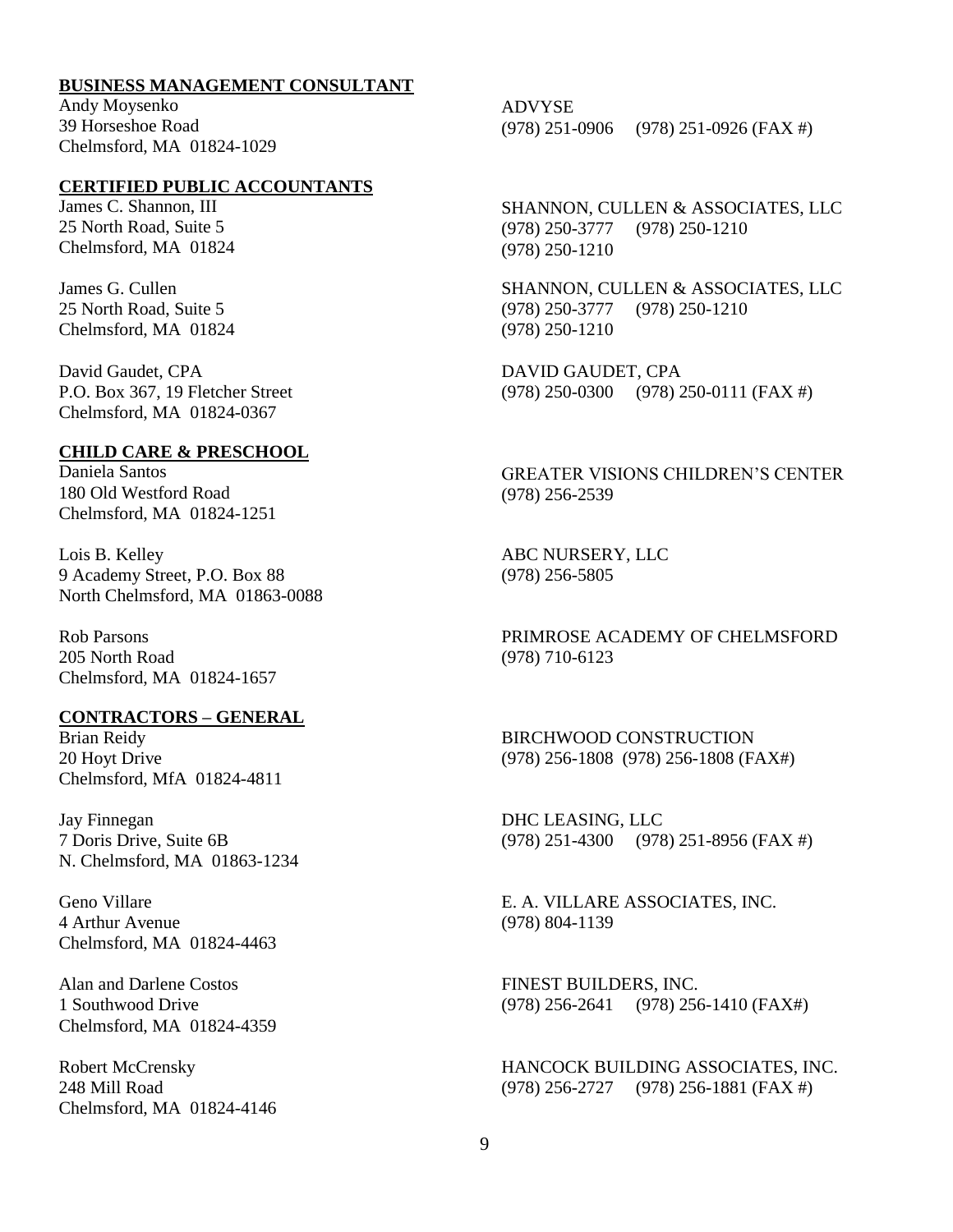### <span id="page-9-0"></span>**COUNTRY CLUB**

Brad Durrin 66 Park Road Chelmsford, MA 01824-4331

#### <span id="page-9-1"></span>**DENTISTS**

D. Lawrence Fadjo, D.D.S., F.A.G.D., F.A.C.D. *GENERAL DENTISTRY* 18 North Road Chelmsford, MA 01824-2718

Dr. Sotirios Diamantis, D.M.D., M.D. Tricia West, CEO *ORAL SURGEON'S* 26 North Road Chelmsford, MA 01824-2722

Dr. John P. Crane *GENERAL DENTISTRY* 22 Middlesex Street N. Chelmsford, MA 01863-1538

Dr. Arthur Yee, D.M.D., PC *GENERAL DENTISTRY* 6 Boston Road Chelmsford, MA 01824-3073

#### <span id="page-9-2"></span>**DISTRIBUTOR - INDUSTRIAL**

James Chase 10 Kidder Road, Unit #4 Chelmsford, MA 01824-3375

#### <span id="page-9-3"></span>**EDUCATION/EDUCATION SERVICES**

James Dalton, M.S. 25 Wellman Avenue North Chelmsford, MA 01863-1334

Chris Urbine 15 Tyngsboro Road, Unit 6A N. Chelmsford, MA 01863-1344

### <span id="page-9-4"></span>**ELECTRICIANS**

Joshua R. LeClair 9C Kidder Road S. Chelmsford, MA 01824-3398

William Lemos 27 Industrial Avenue, Unit 2 Chelmsford, MA 01824-3618

STERLING MANAGEMENT, INC. & CHELMSFORD COUNTRY CLUB (978) 256-1818 (978) 256-0005 (FAX #)

CHELMSFORD DENTAL ASSOCIATES (978) 256-2561 (978) 256-5529 (FAX #)

CHELMSFORD ORAL SURGERY ASSOCIATES (978) 328-0432 (978) 458-8994 (FAX#)

JOHN P. CRANE, D.M.D. (978) 251-7000

DR. ARTHUR YEE, D.M.D., PC (978) 256-2111

BLACKSTONE GLOBAL, INC. (978) 455-0672

LIGHTHOUSE SCHOOL, INC. (978) 251-4050 (978) 251-8950

SNAPOLOGY OF FITCHBURG/CHELMSFORD (978) 400-2239 (FAX#) 978-297-8278

JRL ELECTRONICS dba. *VILLAGE ELECTRIC, INC.* (978) 256-4845 (978) 256-5804 (FAX #)

MEC ELECTRICAL CONTRACTORS, INC. (978) 244-9301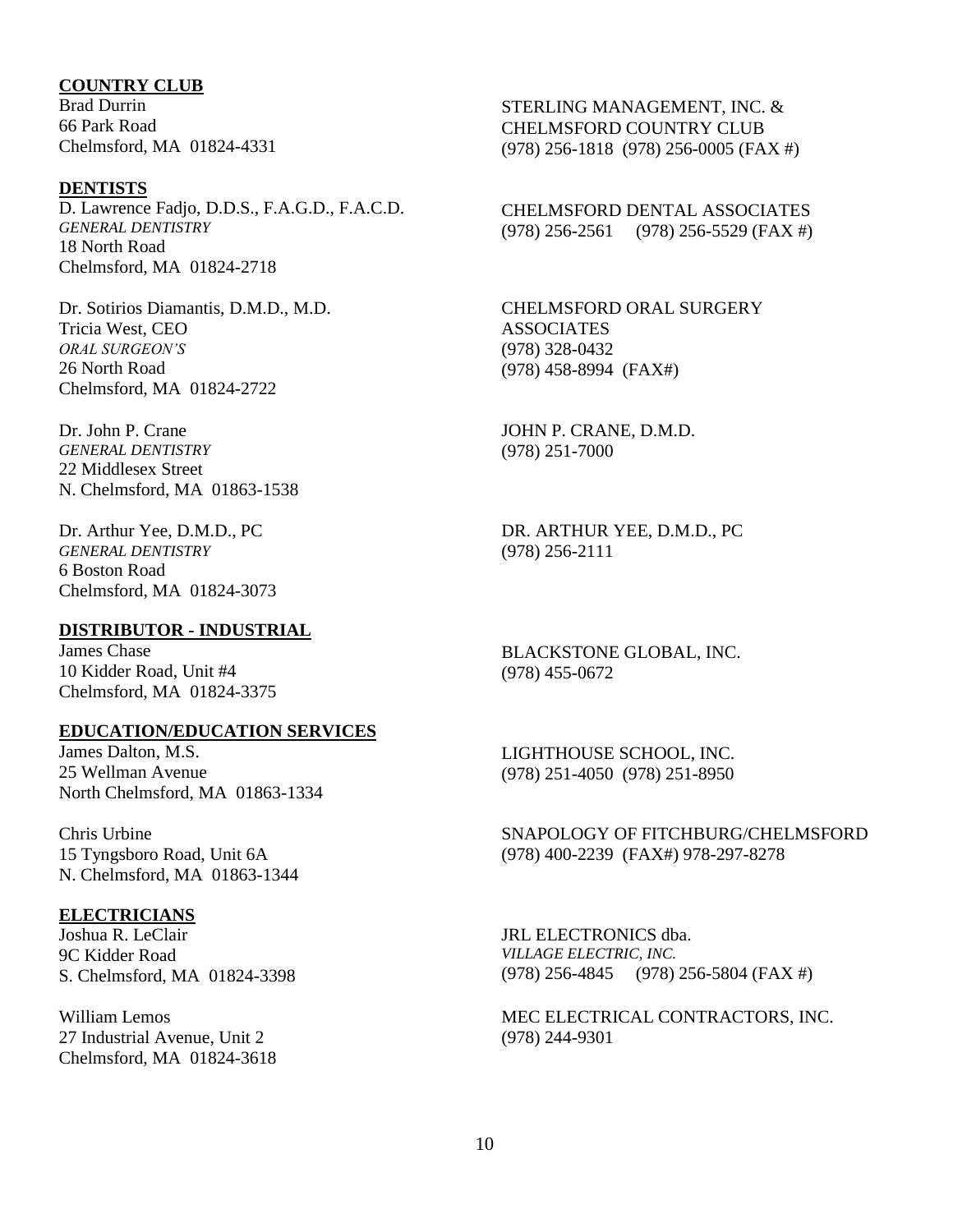Henry Parlee 135 Pine Hill Road Chelmsford, MA 01824-2054

#### <span id="page-10-0"></span>**ENGINEERS – CIVIL**

Katie Enright 114 Turnpike Road Chelmsford, MA 01824-3528

### <span id="page-10-1"></span>**ENTERTAINMENT**

Jon Mansfield 33 Clarissa Road Chelmsford, MA 01824-4738

Justin Wilson 13 Braeburn Road Chelmsford, MA 01824-4465

#### <span id="page-10-2"></span>**FINANCIAL PLANNING & SERVICES**

Kenneth M. Johnson, CFP One Olde North Road, Suite 201 Chelmsford, MA 01824-1453

Mary Jo Metro, CFP, CRPC, CRPS, AAMS 17 North Road Chelmsford, MA 01824-2710

Vanessa Lamy and Carla Alves 48 Chelmsford Street, Suite B Chelmsford, MA 01824-6411

Larry Eppolito 1 Meeting House Road – Suite 14 Chelmsford, MA 01824-2737

### <span id="page-10-3"></span>**FIREPLACE CENTER**

Peter Dormitzer 33 Summer Street Chelmsford, MA 01824-3151

### <span id="page-10-4"></span>**FITNESS – HEATH CLUB**

Eric Broadhurst 18 Boston Road Chelmsford, MA 01824-3094

### <span id="page-10-5"></span>**FLOORING**

Robert McClure 108 Middlesex Street, Unit 1A North Chelmsford, MA 01863-2047 PARLEE ELECTRIC (978) 808-1234

HOWARD STEIN HUDSON (617) 482-7080

MANSFIELD ENTERTAINMENT AGENCY (978) 256-1899

WILSON STEVENS PRODUCTIONS (978) 256-0360 (978) 256-1639 (FAX#)

KENNETH M. JOHNSON, CFP (978) 256-0223

METRO FINANCIAL STRATEGIES, INC. (978) 710-5401

SMART FINANCIAL INC. (978) 808-6962

EPPOLITO FINANCIAL STRATEGIES (978) 455-7799 (978) 455-7481 (FAX#)

THE CHELMSFORD FIREPLACE CENTER (978) 256-6328 (978) 250-9474 (FAX #)

CHOICE FITNESS (978) 397-6124

REMCO FLOORING, INC. (978) 452-8207 (978) 452-8253 (FAX #)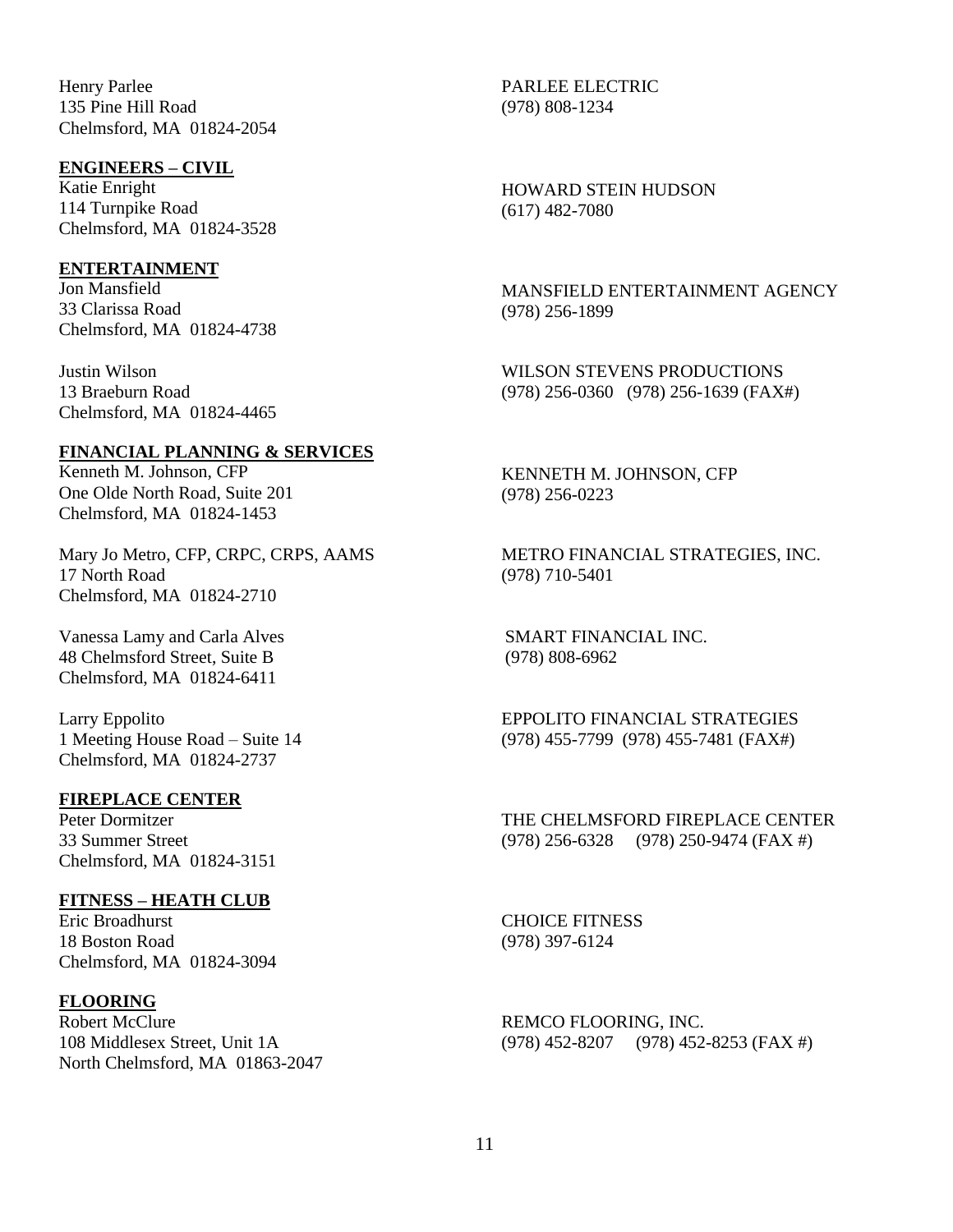Jimmy Tsihlis 14 Middlesex Street N. Chelmsford, MA 01863-1562

#### <span id="page-11-0"></span>**FLORISTS**

Judy Burke 48 Chelmsford Street Chelmsford, MA 01824-6411

Lisa Colangelo 83 Parkhurst Road Chelmsford, MA 01824-1588

#### <span id="page-11-1"></span>**FUEL – OIL & PROPANE**

Linda Marchand 8 Emerson Avenue Chelmsford, MA 01824-2799

Thomas A. Marchand 89 Steadman Street Chelmsford, MA 01824-1899

#### <span id="page-11-2"></span>**FUNERAL HOMES**

Paul Hardy, Jr. 24 Worthen Street Chelmsford, MA 01824-2610

James F. Dolan 106 Middlesex Street N. Chelmsford, MA 01863-2099

### <span id="page-11-3"></span>**GARDEN CENTERS**

Manny & Lisa Bougoulas 24 Maple Road Chelmsford, MA 01824-3714

Jim Connolly 160 Pine Hill Road Chelmsford, MA 01824-2202

Charlene A. Parlee Parlmont Park, Unit 10 N. Billerica, MA 01821-2737

#### <span id="page-11-4"></span>**GAS STATION & REPAIRS**

Rodolfo Alvarez De Sotomayor, Jr. 8 Littleton Road Chelmsford, MA 01824-2615

Tony Mitri 293 Chelmsford Street Chelmsford, MA 01824-2405

SUNSHINE CARPET SALES, INC. (978) 251-8825 (978) 251-8011 (FAX #)

A FLORAL MOMENT BY JUJU BUDS (978) 256-2444 (978) 256-2446 (FAX #)

CLASSIC FLOWERS, INC. (978) 453-7944 (978) 454-8779 (FAX #)

COLONIAL OIL COMPANY (978) 256-0151

MARCHAND OIL CO., INC. (978) 256-6811 (978) 256-9682 (FAX #)

BLAKE CHELMSFORD FUNERAL HOME, INC. (978) 256-5251 (978) 244-1460 (FAX #)

DOLAN FUNERAL HOME, INC. (978) 251-4041 (978) 251-8447 (FAX #)

MAXWELLS - CHELMSFORD FARM & GARDEN, INC. (978) 256-9991 (978) 256-4830

WESTON NURSERIES, INC. (978) 349-0055 (978)349-0058 (FAX#)

C. A. PARLEE FARM, LLC (978) 667-0751 (978) 663-7597 (FAX#)

RUDY'S FUEL & AUTO SERVICE, INC. (978) 250-1452

GAS EXPRESS (978) 250-9969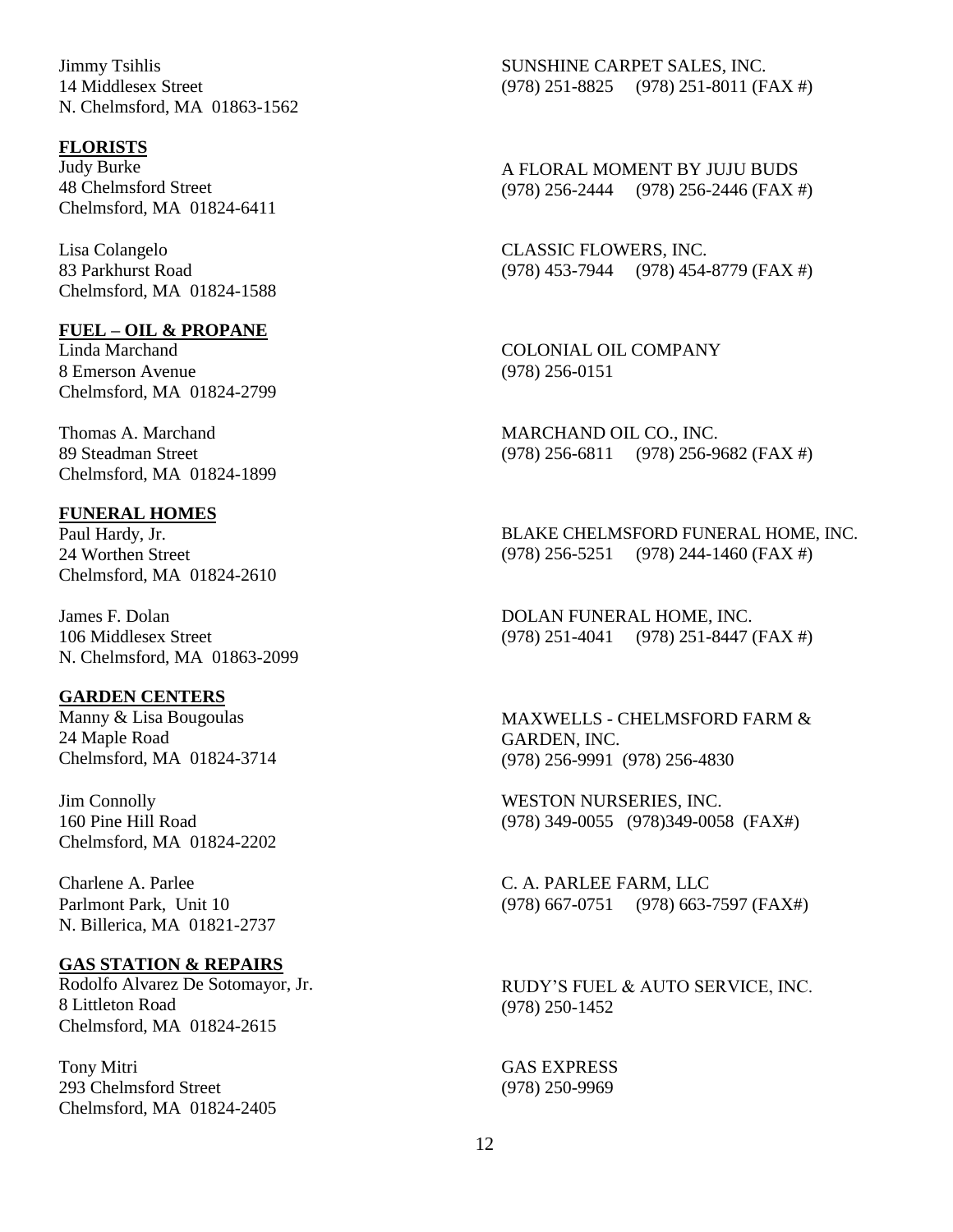# <span id="page-12-0"></span>**GAS STATION & CONVENIENCE STORE**

Kalpesh Patel 273 Littleton Road Chelmsford, MA 01824-3307

### <span id="page-12-1"></span>**GIFT SHOPS**

John Handley 15 Central Square Chelmsford, MA 01824-3015

#### <span id="page-12-2"></span>**GYMNASTICS INSTRUCTION**

Tom & Karen Bonacci 5 Kidder Road Chelmsford, MA 01824-3304

### <span id="page-12-3"></span>**HANDYMAN & HOME IMPROVEMENTS**

Kevin W. Lindberg, Sr. 30 Second Street Chelmsford, MA 01824-3007

### <span id="page-12-4"></span>**HARDWARE STORES**

Louise Tremblay Vinal Square N. Chelmsford, MA 01863-1312

### <span id="page-12-5"></span>**HOME INSPECTIONS**

**J**ohn R. Bovill 34 Boston Road Chelmsford, MA 01824-3004

### <span id="page-12-6"></span>**INSURANCE AGENCIES**

Amanda L'Hussier 63 Chelmsford Street Chelmsford, MA 01824-3059

Todd Seesman 83 Parkhurst Road, Unit 10 Chelmsford, MA 01824-3020

Stephen J. Mallette 11 Summer Street, Suite 6 Chelmsford, MA 01824-

Brian Bonollo 221 Chelmsford Street Chelmsford, MA 01824-2399

#### <span id="page-12-7"></span>**JEWELERS**

Charles R. Horndahl Rick Romano 18 Alpine Lane Chelmsford, MA 01824-2703 NEW WORLD GAS & CONVENIENCE (978) 596-1022

CHELMSFORD GIFT SHOP (978) 256-5431 (978) 256-3577 (FAX #)

ALL-STAR GYMNASTICS CENTER, INC. (978) 256-7766 (978) 256-7779 (FAX #)

MERRIMACK VALLEY SHOWER DOOR **COMPANY** (978) 815-5725

QUINN REALTY TRUST - NORTH CHELMSFORD HARDWARE BLDG. (978) 251-3711 (978) 866-2882

J.R. BOVILL BUILDING INSPECTIONS (978) 256-7674 (978) 275-9241 (FAX #)

L' HUSSIER INSURANCE AGENCY, INC. (978) 256-1583 (978) 250-8378 (FAX#)

ALLSTATE SEESMAN INSURANCE AGENCY (978) 710-7040 (978) 323-9187 (FAX #)

NEW ENGLAND MEDICAL INSURANCE AGENCY, LLC (978) 256-7400 (978) 256-6580 (FAX #)

TALBOT INSURANCE AGENCY, INC. (978) 256-3367 (978) 256-8215 (FAX #)

CHARLES FREDERICK JEWELERS (978) 256-9796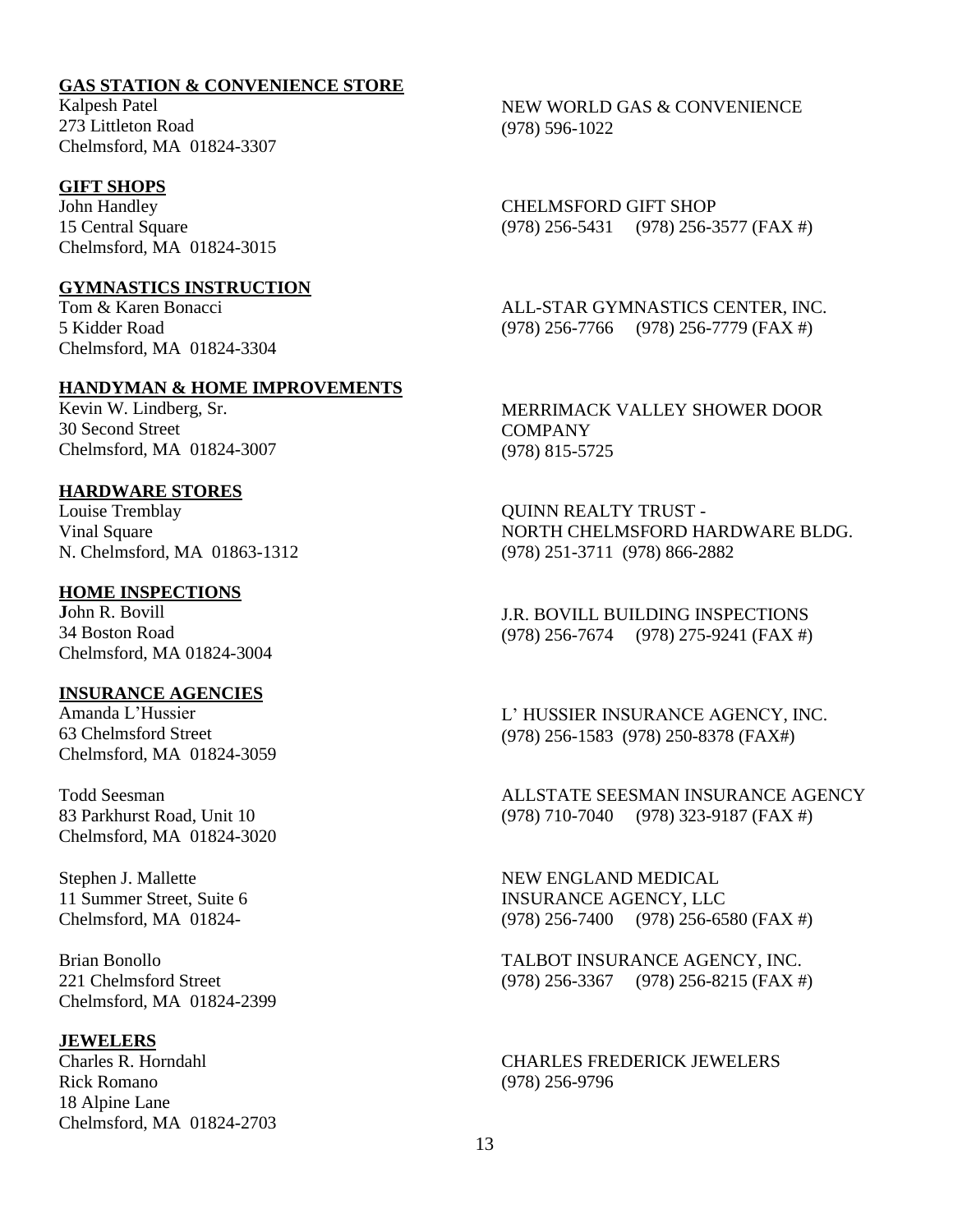## <span id="page-13-0"></span>**LANDSCAPING**

Bruce Cumming 5 Walters Street Chelmsford, MA 01824-4115

Mark Stott 25 Misty Meadow Drive P.O. Box 388 Chelmsford, MA 01824-2027

Nicolas Emanouil 14 Kidder Road Chelmsford, MA 01824-3304

Martin R. Peal P.O. Box 4141 South Chelmsford, MA 01824-4141

### <span id="page-13-1"></span>**LAW OFFICE**

Stephen Smith 321 Billerica Road, Suite 9 Chelmsford, MA 01824-4169

### <span id="page-13-2"></span>**LAWN IRRIGATION SYSTEMS**

Ken Kydd 131 Steadman Street, Unit 8 Chelmsford, MA 01824-1868

### <span id="page-13-3"></span>**LIQUOR STORES**

Greg Gervais 83 Parkhurst Road Chelmsford, MA 01824-1588

Lou Santos 313 Littleton Road Chelmsford, MA

Rick Aronovitz 10 Summer Street Chelmsford, MA 01824-3089

Melany Huoth 229 Chelmsford Street Chelmsford, MA 01824-2343

### <span id="page-13-4"></span>**MACHINE SHOPS**

Charles B. Brooks 4 Kidder Road Chelmsford, MA 01824-6301

BRUCE CUMMING LANDSCAPING (978) 458-2145 (978) 453-0418 (FAX#)

DUN-RITE LANDSCAPING (978) 250-8026

EMANOUIL BROTHERS, INC. (978) 256-6125 (978) 256-6793 (FAX#)

MARTY'S LANDSCAPING, INC. (978) 454-0100

PROGRESSIVE LAW, LLC (978)746-8843 (978) 746-8856 (FAX#)

THE GREEN LAWN CO. (978) 970-3900 (978) 970-0007 (FAX#)

DRUM HILL LIQUORS (978) 452-3400

CASK & BOTTLE (978) 455-0094

LINCOLN LIQUORS, INC. (978) 256-2711 (978) 256-8706 (FAX#)

WESTLANDS WINE & SPIRIT (978) 256-0081

BROOKS PRECISION MACHINING, INC. (978) 256-74774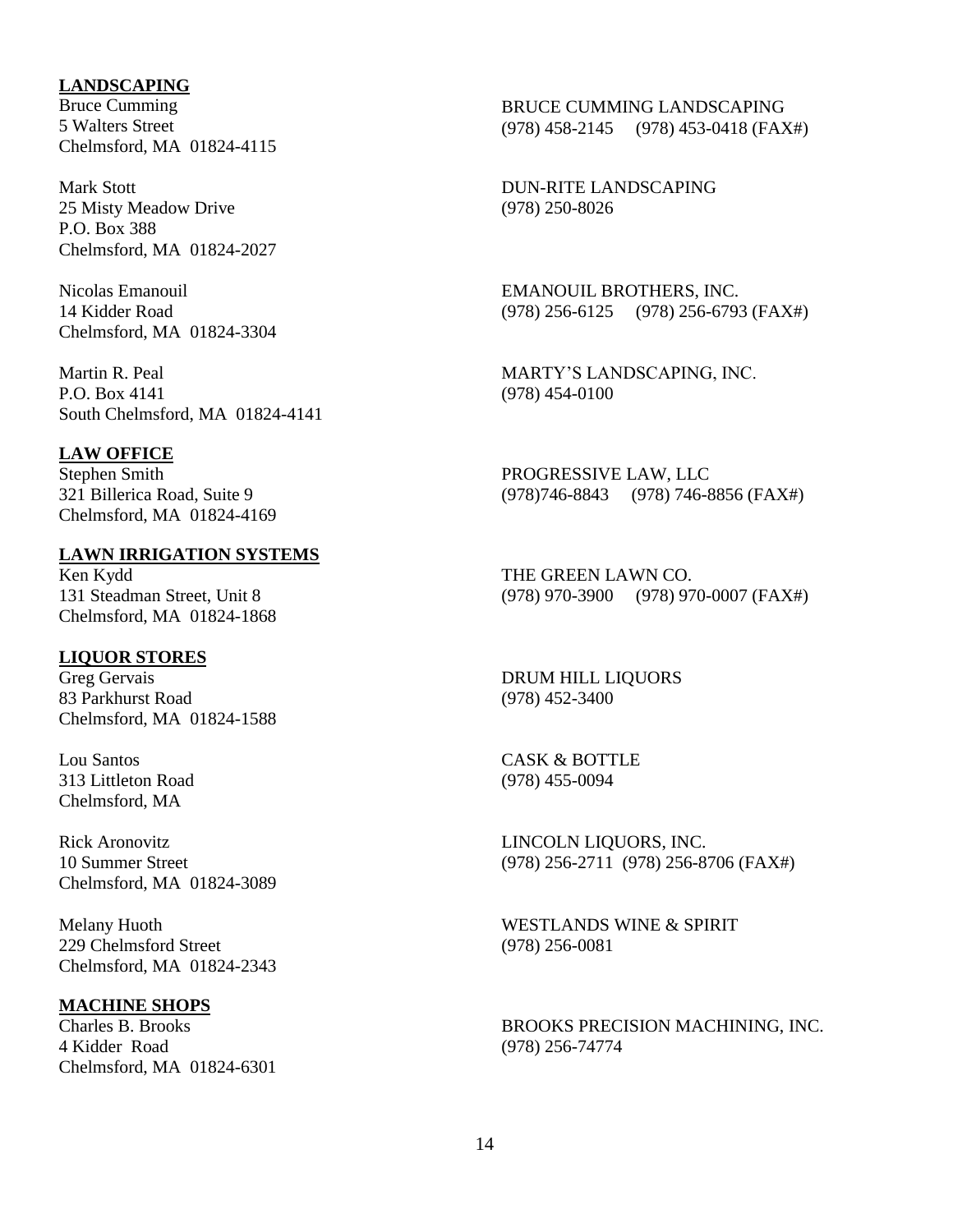Robert Moores 177 Riverneck Road Chelmsford, MA 01824-2926

Stephen R. Smith 248 Mill Road Chelmsford, MA 01824-4129

#### <span id="page-14-0"></span>**MANUFACTURING**

Brian Dallmeyer 100 Wotton Street, P.O. Box 921 N. Chelmsford, MA 01863-0921

John Demers 6 Stuart Road Chelmsford, MA 01824-4186

# <span id="page-14-1"></span>**MASSAGE THERAPY & DAY SPA**

Joanne Sargent 20B Chelmsford Street Chelmsford, MA 01824-3016

# <span id="page-14-2"></span>**MEDICAL DEVICES**

Marissa Anderson 7 Fletcher Street Chelmsford, MA 01824-2721

# <span id="page-14-3"></span>**MEDIATION – ARBITRATION SERVICES**

Stephen Smith 321 Billerica Road, Suite 16 Chelmsford, MA 01824-4169

### <span id="page-14-4"></span>**MEDICAL STAFFING**

Kirk Marshall 221 Chelmsford Street Chelmsford, MA 01824-2300

#### <span id="page-14-5"></span>**NON-PROFIT**

Brian Landers 39 Concord Road Chelmsford, MA 01824-0053

#### <span id="page-14-6"></span>**NURSING HOMES**

Shirley Eaton, R.N., M.S. 254 Billerica Road Chelmsford, MA 01824-4184

#### <span id="page-14-7"></span>**OFFICE EQUIPMENT**

Ronald Miller 4 Kennedy Drive, P.O. Box 336 N. Chelmsford, MA 01863-1536 HIGH TECH MACHINISTS, INC. (978) 256-1600 (978) 256-2424

S&H ENGINEERING, INC. (978) 256-7231 (978) 250-8488 (FAX #)

NONWOVENS, INC. (978) 251-8612 (978) 251-3075 (FAX #)

WADDINGTON NORTH AMERICA (978) 256-6553 (978) 256-1614 (FAX #)

BEGIN WITH SKIN (978) 455-6800 (978) 256-4941 (FAX#)

BELTONE HEARING AID CENTERS (978) 244-0081 (978) 244-0082 (FAX#)

SUCCESSFUL RESOLUTION SERVICES, LLP (978) 855-296-4093

NORTHEAST MED STAFFING (978) 455-6907

THE PAUL CENTER FOR LEARNING & RECREATION, INC. (978) 256-4396 (978) 256-3054 (FAX#)

SUNNY ACRES NURSING AND REHABILITATION CENTER (978) 256-1616 (978) 250-5858 (FAX #)

MERRIMACK VALLEY BUSINESS MACHINES, INC. (978) 251-7877 (978) 251-3700 (FAX #)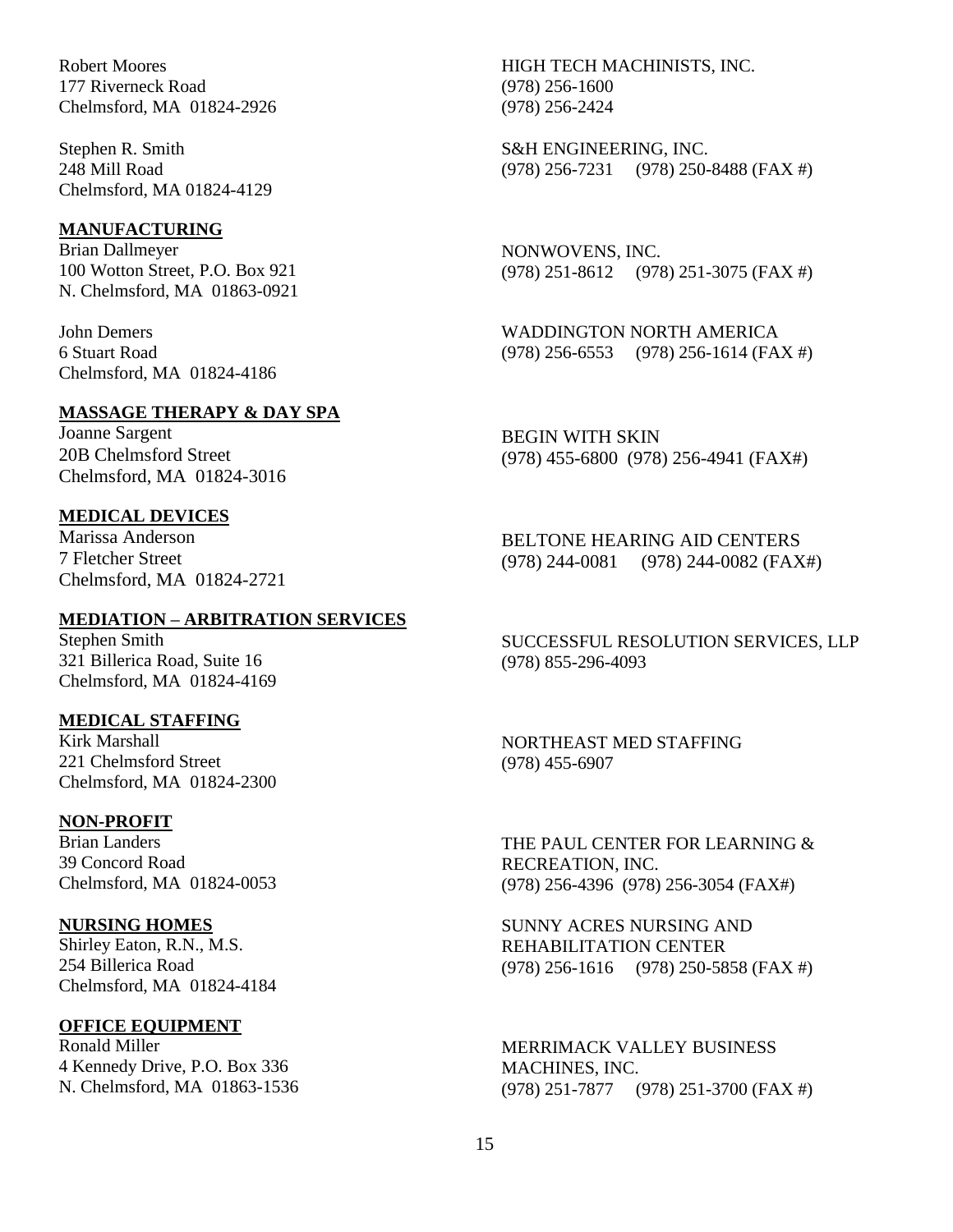### <span id="page-15-0"></span>**PAINT & WALL COVERING**

John Blaikie 7 Summer Street Chelmsford, MA 01824-3063

### <span id="page-15-1"></span>**PAYROLL-ACCOUNTING-TAX SERVICES**

Patricia DeFreitas 106 Tyngsboro Road, P.O. Box 118 N. Chelmsford, MA 01863

#### <span id="page-15-2"></span>**PHYSICIANS**

Dr. Dan Nguyen Dr. Tricia Scott 10 Adams Street, P.O. Box 248 N. Chelmsford, MA 01863-1746

Dr. Sheila Morehouse, M.D., FAAP Dr. Eric A. Meikle, M.D., FAAP 7 Village Square Chelmsford, MA 01824-2712

Roopa Reddy, M.D. 2 Meeting House Road Chelmsford, MA 01824-2700

# <span id="page-15-3"></span>**PLASTIC FABRICATION**

Kurt Flynn 180 Middlesex Street N. Chelmsford, MA 01863-2028

### <span id="page-15-4"></span>**PLUMBING & HEATING**

Sue Ayotte 108 Middlesex Street, P.O. Box 218 N. Chelmsford, MA 01863-0218

Ralph M. DiBacco 8 Perham Street Chelmsford, MA 01824-3108

Jerry Daley 91 Tyngsboro Road N. Chelmsford, MA 01863-1322

David Faulkenham 103 Concord Road Chelmsford, MA 01824-4627

Jared Foster 145 Stedman Street Chelmsford, MA 01824-1869 COLORWORKS (978) 250-9908 (978) 250-0754 (FAX #)

ABC PAYROLL (978) 251-3003 (978) 251-3033 (FAX #)

CHELMSFORD FAMILY PRACTICE, P.C. (978) 251-3159 (978) 251-0636 (FAX #)

CHELMSFORD PEDIATRICS (978) 256-4363 (978) 256-1565 (FAX #)

CHELMSFORD PRIMARY CARE, LLC (978) 256-5522 (978) 256-5885 (FAX #)

PLASTIC DESIGN, INC. (978) 251-4830 (978) 251-4920 (FAX #)

AYOTTE PLUMBING-HEATING & AIR CONDITIONING, INC. (978) 251-1000 (978) 251-1211 (FAX #)

DIBACCO BROTHERS PLUMBING SVCS. (978) 256-1660 (978) 251-0252 (FAX#)

JERRY DALEY & SONS (978) 251-4721 (978) 710-5917 (FAX#)

DAVE FAULKENHAM PLUMBING & **HEATING** (978) 256-1031

ERIC C. FOSTER PLUMBING, HEATING & COOLING LLC (978) 256-5976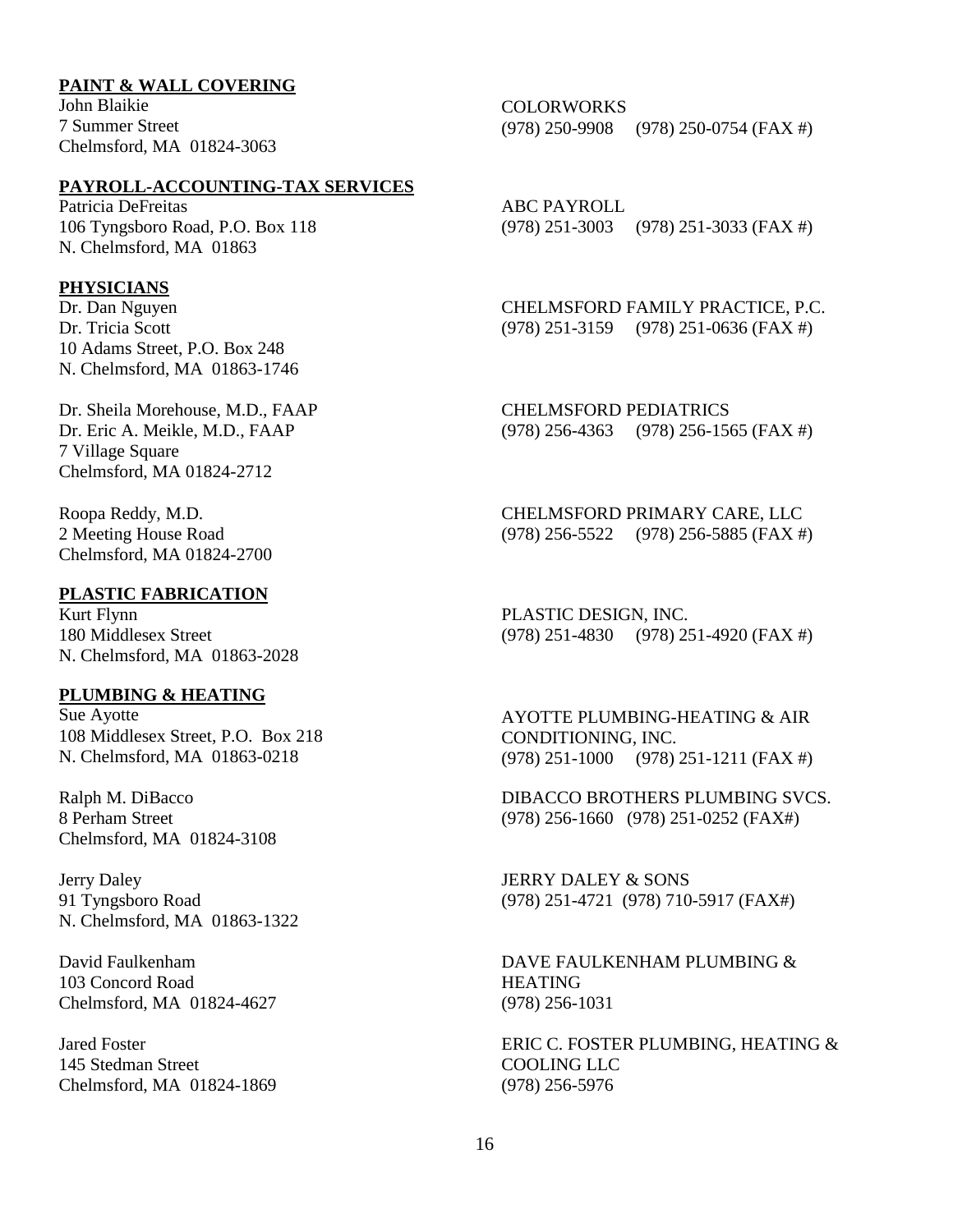### <span id="page-16-0"></span>**PRINTING SERVICES**

Bernie Gilet 14 Alpha Road Chelmsford, MA 01824-4102

#### <span id="page-16-1"></span>**REAL ESTATE**

Susan Tanner 34 Chelmsford Street Chelmsford, MA 01824-3017 Tony Delpapa 279 Manomet Point Road Plymouth, MA 02360-1170

Phyllis Gervais 12 Pennsylvania Avenue Chelmsford, MA 01824-1355

Paul Brouillette 173 Chelmsford Street Chelmsford, MA 01824-2334

Timothy Shannahan 173 Chelmsford Street Chelmsford, MA 01824-2884 Joe Ready 8 Chelmsford Street Chelmsford, MA 01824-6409

Jocelyn George P.O. Box 472 Chelmsford, MA 01824-3735

Richard C. Jumpp 1 Meetinghouse Road, Suite 6 Chelmsford, MA 01824-2737

#### <span id="page-16-2"></span>**REAL ESTATE & DEVELOPMENT**

Benjamin J. Finnegan 2 Courthouse Lane, Unit 8 Chelmsford, MA 01824-1715

Fran Mazzone 150 Baker Ave Extension. Concord, MA 01742-2199

#### <span id="page-16-3"></span>**REAL ESTATE MANAGEMENT**

George Harrison 181 Littleton Road, Unit 145 Chelmsford, MA 01824-2834

RED MILL GRAPHICS (978) 251-4081 (978) 251-9697 (FAX#)

COLDWELL BANKER – SUSAN TANNER (978) 256-2560 (203) 313-3152 Business Cell Phone

DEL'S REALTY LLC (508)509-7903

DRUM HILL PLAZA (978) 244-0102

LAER REALTY (978) 256-3306

MERRIMACK REALTY GROUP, LLC (978) 455-4312 (978) 856-3119 (FAX #)

READY RE, LLC (978) 256-3335 (855) 732-3973 (FAX#)

REAL ESTATE WITH JOCELYN POWERELLE BY: KELLER WILLIAMS BOSTON NW. (978) 799-8094

THE JUMPP COMPANY, INC. (978) 250-1540 (978) 256-5303 (FAX #)

FINNEGAN COMMERCIAL DEVELOPMENT CORPORATION (978) 453-7711

CHELMSFORD TOWN LLC, C/O WINSTANLEY ENTERPRISES, LLC (978) 287-5000 (978) 287-5050 (FAX#)

GH MANAGEMENT (978) 902-3295 (978) 250-9469 (FAX#)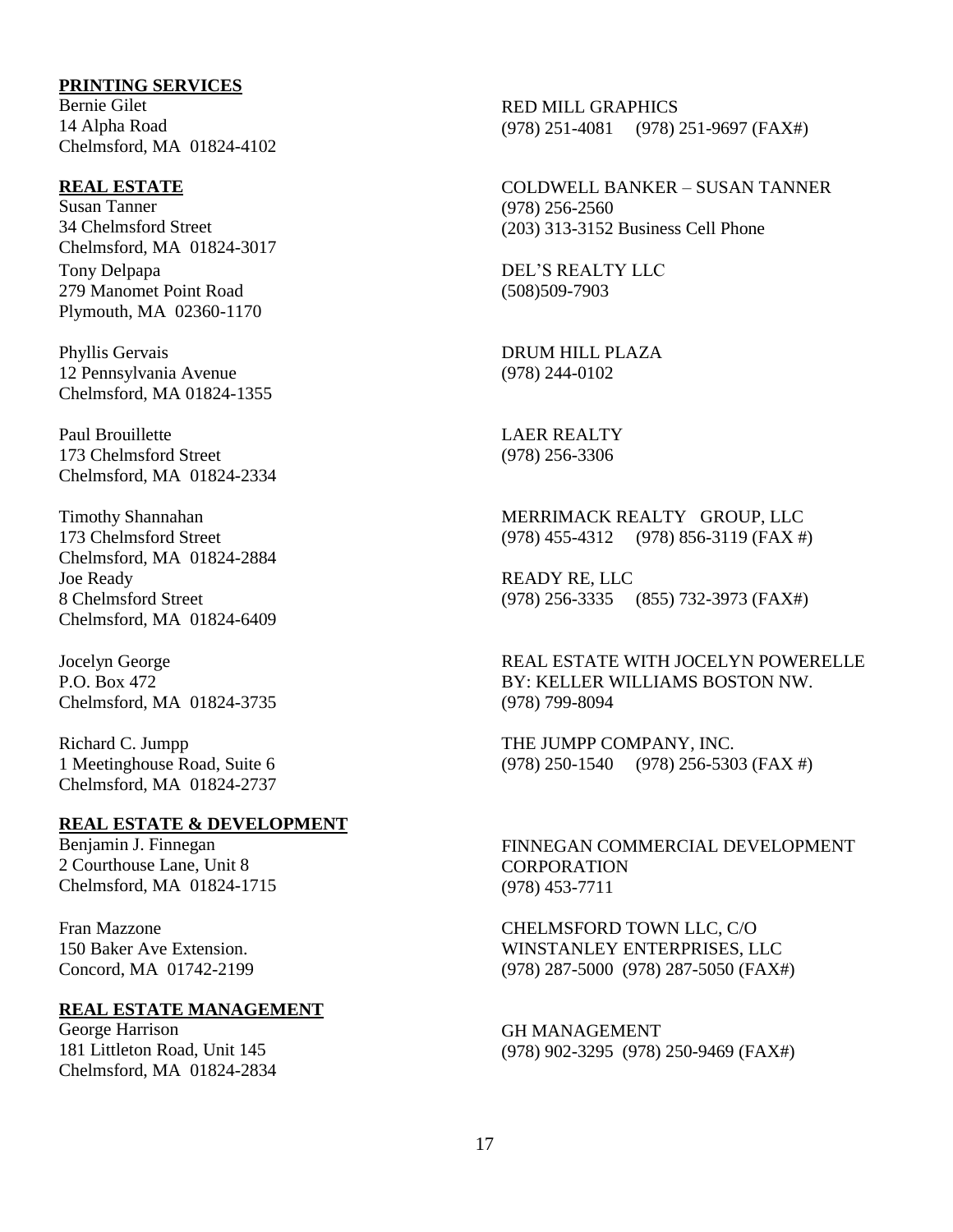Bea Alice Loos 51 Middlesex Street, Unit 214 N. Chelmsford, MA 01863-1568

Eugene Gilet P.O. Box 219 N. Chelmsford, MA 01863-0219

Stephen Gilet P.O. Box 219 N. Chelmsford, MA 01863-0219

Lynn Marcella Parlmont Park, Unit 10 N. Billerica, MA 01821-2737

Jean Kydd 67 Elm Street Chelmsford, MA 01824-4245

John Harrington 10 Summer Street Chelmsford, MA 01824-3089

Steven Steinberg P.O. Box 2350 Acton, MA 01720-6305

William Harvey 267 Pawtucket Blvd. Tyngsboro, MA 01879-2216

### <span id="page-17-0"></span>**RECYCLING - CLOTHES**

Dwight Robinson 110 Middlesex Street, Unit 9 N. Chelmsford, MA 01863-2057

#### <span id="page-17-1"></span>**RESTAURANTS**

Domenic Federico 7 Summer Street Chelmsford, MA 01824-3063

Charlie Micol 1 Central Square Chelmsford, MA 01824-3015

Anthony & Edith Taddeo 7 Summer Street, Unit 4 Chelmsford, MA 01824-3063

CHELMSFORD HOLDINGS, L.P. (978) 251-3500

GILET BROTHERS, INC. (978) 251-3839

GILET BROTHERS, INC. (978) 251-3839

J & C MANAGEMENT (978) 667-0751 (978) 663-7597 (FAX#)

KYDD REALTY TRUST (978) 256-2893

LESSARD LLC (978) 250-3858

PARLMONT LIMITED PARTNERSHIP (978) 263-2989 (978) 263-0403 (FAX#)

WILLIAM F. HARVEY REAL ESTATE (978) 985-0076

N. E. CLOTHES RECYCLING INC. (978) 458-3771

AMICI TRATTORIA (978) 244-9154 (978) 244-9169 (FAX #)

BRICKHOUSE CENTER SPORTS GRILL (978) 256-2112

CENTER SANDWICH & DELI (978) 256-3621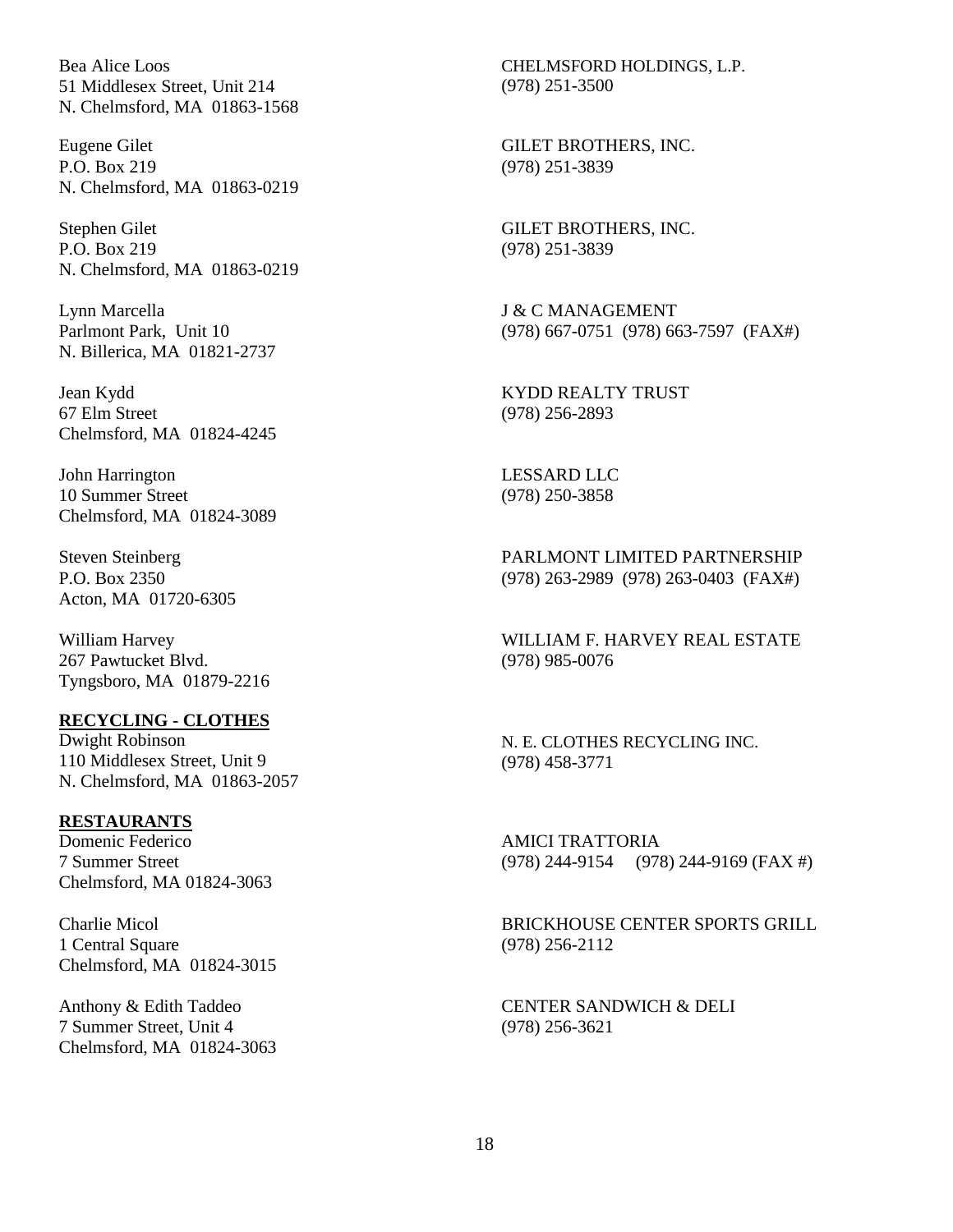Charlie Chen and Sumiao Chen 285 Chelmsford Street Chelmsford, MA 01824-2343

Ali R. Zosherafatain 34 Central Square Chelmsford, MA 01824-3050

Ramon Bravo 7 Summer Street Chelmsford, MA 01824

Candy Liu 14 Littleton Road Chelmsford, MA 01824-2615

Justin Bastinelli 118 Chelmsford Street Chelmsford, MA 01824-2732

Salvatore Lupoli 296 Chelmsford Street Chelmsford, MA 01824-2439

Shashidhar Bogelli 7 Summer Street, Unit 31 Chelmsford, MA 01824-3063

Robert Broughton 10 Jean Ave, Unit 2 Chelmsford, MA 01824-1740

Kathy Platt 185 Chelmsford Street Chelmsford, MA 01824-2307

Kevin Mace 147 Princeton Street N. Chelmsford, MA 01863-1531

Richard Sullivan 55 Graniteville Road Chelmsford, MA 01824-1204

Kim Enis 116 Chelmsford Street Chelmsford, MA 01824-2715

Ted Rokas, Sr. 14 Fletcher Street Chelmsford, MA 01824-2713

FENG SHUI RESTAURANT (978) 250-8888

FISHBONES RESTAURANT & MARKET (978) 250-0101

HERRADURA VIEJA RESTAURANTE (978) 455-3954

THE JAVA ROOM (978) 256-0001

KJ's CAFFE (978) 455-2534

LUPOLI COMPANIES (978) 256-7997

MADRAS GRILL (978) 330-5133

MCCOY ASSOCIATES, INC. DBA MCDONALD'S (978) 458-5780 (978) 458-5782 (FAX#)

**MOONSTONES** (978) 256-7777

PRINCETON STATION (978) 251-1500

SULLYS ICE CREAM (978) 256-5971

110 TEN GRILL (978) 256-2777 (978) 256-8777 (FAX#)

ZESTY PIZZA INC. (978) 256-8863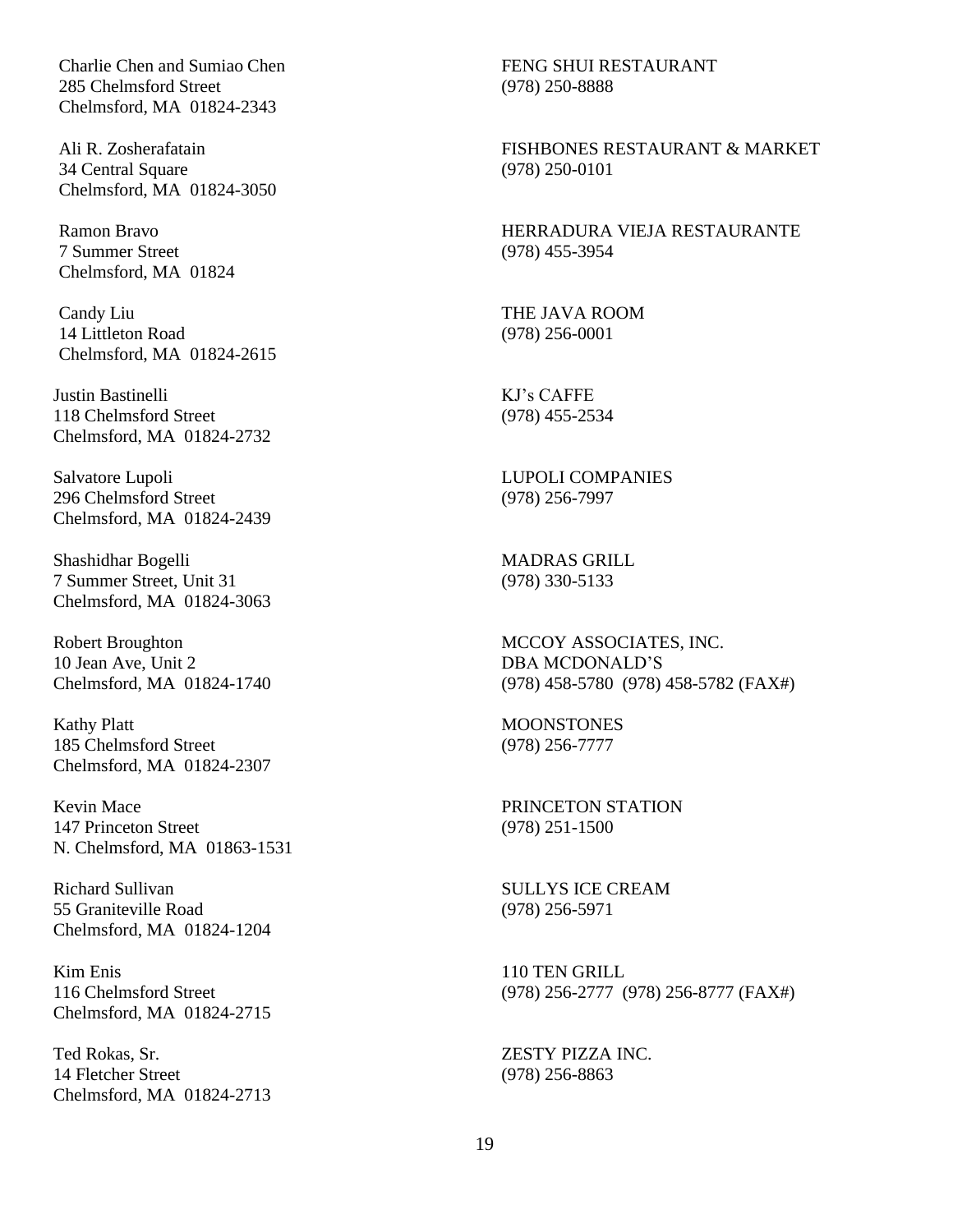<span id="page-19-0"></span>**SALON** Jamie Santos 118 Chelmsford Street Chelmsford, MA 01824-2732

# <span id="page-19-1"></span>**SELF STORAGE**

Karen Lowry 296 Littleton Road Chelmsford, MA 01824-3307

### <span id="page-19-2"></span>**SHOPPING CENTER**

Hal Garnick 637 Washington Street, Suite 200 Brookline, MA 02446-4579

# <span id="page-19-3"></span>**SIGNS & BANNERS**

Ann and Nick Durso 9B Kidder Road Chelmsford, MA 01824-3304

## CUT TO THE CHASE SALON AND DAY SPA (978) 244-9334

CHELMSFORD STORAGE SOLUTIONS (978) 256-1800

SUMMER STREET CROSSING LLC (617) 734-1900

EXPRESS SIGN & GRAPHICS, INC. (978) 250-9890 (978) 250-0975 (FAX #)

#### <span id="page-19-4"></span>**STORAGE, WORKSPACE AND MOBIL CABINETS**

Joseph F. Germann 79 Park Road Chelmsford, MA 01824-4329

#### <span id="page-19-5"></span>**TAX CONSULTANT**

Stephen Olney / Tristaan Petullo 17A Dunstable Road , P.O. Box 942 N. Chelmsford, MA 01863-0942

#### <span id="page-19-6"></span>**TOWING/TRANSPORT/AUTO & TRUCK REPAIR/TEMPORARY TRAFFIC CONTROL**

Christopher & Sherry Ferreira 76 Riverneck Road Chelmsford, MA 01824-2942

Richard Mason 293 Littleton Road Chelmsford, MA 01824-3307

#### <span id="page-19-7"></span>**TRANSPORTATION**

David Bradley 115 Thorndike Street Lowell, MA 01852

## <span id="page-19-8"></span>**TRAILER SALES & REPAIR**

Joseph P. Rivard 7 Doris Drive, Unit 7A N. Chelmsford, MA 01863-1237

AMERICAN WORKSPACE, INC. (978) 618-2800

ACCUplus FINANCIAL SERVICES, INC. (978) 251-0405 (978) 251-0920 (FAX #)

CHRISTOPHER'S EMERGENCY EQUIPMENT & TOWING, INC. (978) 452-7433

FERREIRA, INC. (978) 454-7914

LOWELL REGIONAL TRANSIT AUTHORITY (978) 459-0164

J. P. RIVARD TRAILER SALES, INC. (978) 251-9953 (978) 251-9959 (FAX #)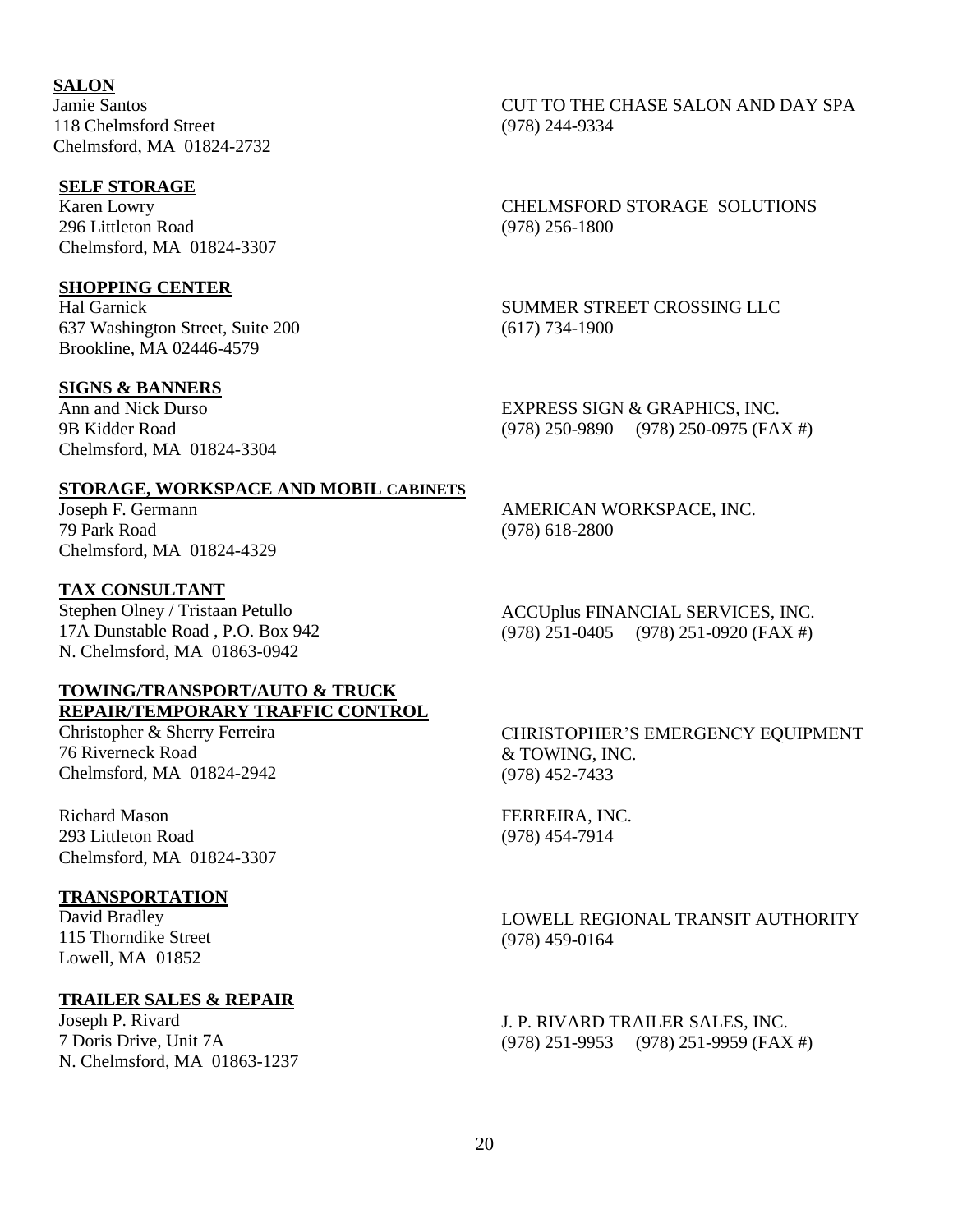# <span id="page-20-0"></span>**TREE SERVICE**

Myles F. Hogan 163 Billerica Road Chelmsford, MA 01824-3614

### <span id="page-20-1"></span>**TUTORING**

Lou DiStasi / Dennis Mullen 8 Warwick Drive Chelmsford, MA 01824-3768

# <span id="page-20-2"></span>**UPHOLSTERY**

Michael Smith 74 Littleton Road Chelmsford, MA 01824-3050

# <span id="page-20-3"></span>**UNIFORMS**

Scott Lee 74 Littleton Road Chelmsford, MA 01824-3620

# <span id="page-20-4"></span>**VETERINARY HOSPITAL**

Fred Ramseyer 11 Fletcher Street Chelmsford, MA 01824-2721

Aimee Powers 289 Littleton Road Chelmsford, MA 01824-3307

# <span id="page-20-5"></span>**WEB DESIGN**

Mark Tyrrell 26 Ruthellen Road Chelmsford, MA 01824-4023

### <span id="page-20-6"></span>**WELDING**

Brad Welch 162 Middlesex Street N. Chelmsford, MA 01863-0069

# <span id="page-20-7"></span>**WIRELESS - CELL TOWER**

George Chianis P.O. Box 441 Chelmsford, MA 01824-0441 COMMUNITY TREE SERVICE, INC. (978) 256-0341 (978) 256-2697 (FAX # )

CLUB Z! IN-HOME TUTORING (978) 250-8988

MICHAEL'S CUTOM UPHOLSTERY (978) 250-9300

CINTAS THE SERVICE PROFESSIONALS (978) 250-1300

CHELMSFORD ANIMAL HOSPITAL (978) 256-6011

COUNTRYSIDE VETERINARY HOSPITAL (978) 256-9555 (978) 256-9554 (FAX #)

A DEEPER DIVE, LLC (978) 250-8998

WELCH WELDING & TRUCK EQUIPMENT, INC. (978) 251-8726 (978) 251-0442 (FAX #)

GTC WIRELESS PARTNERS, LLC (202) 595-4034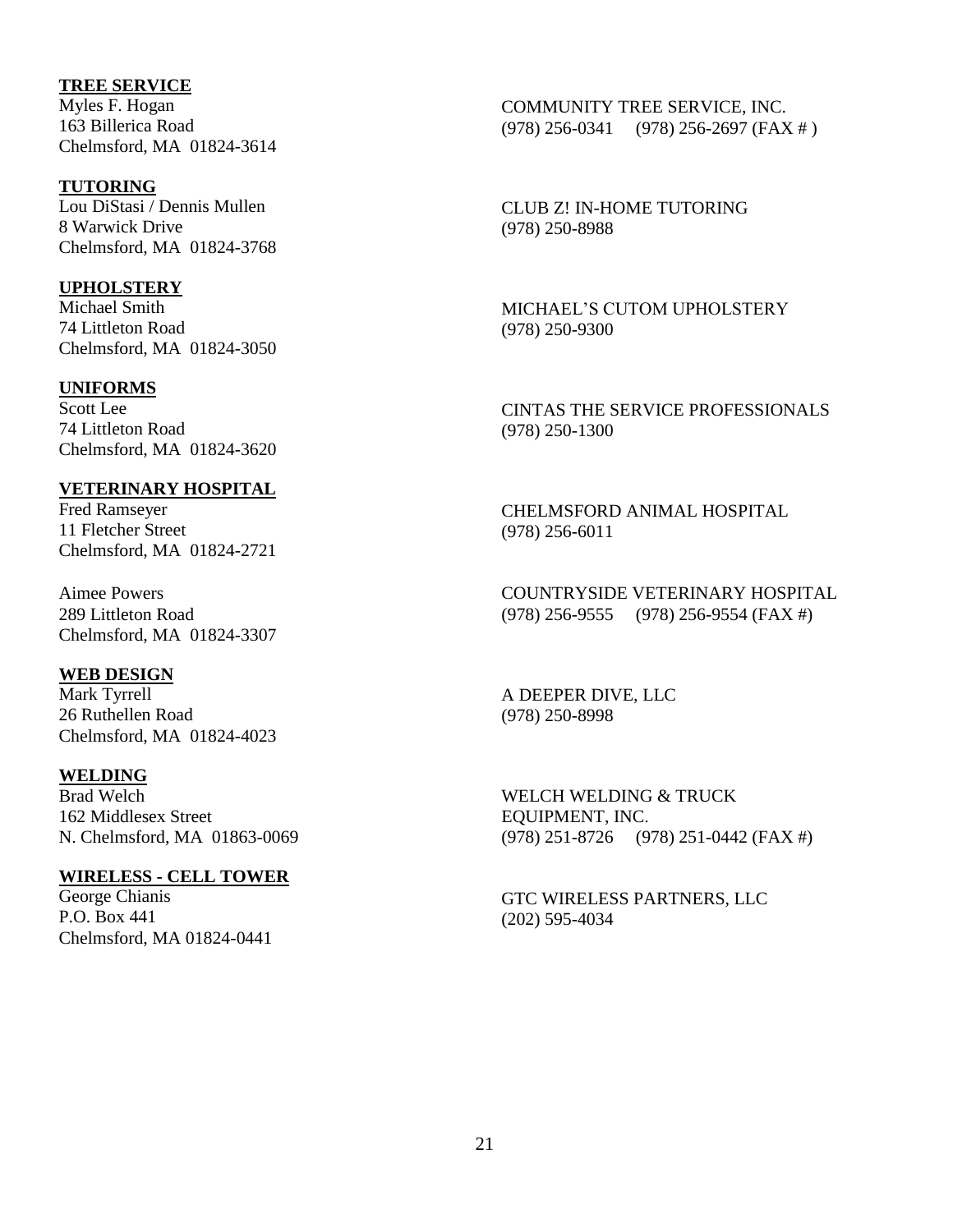# <span id="page-21-0"></span>**LISTING OF CBA MEMBERS BY COMPANY NAME AND NUMBER**

| A Deeper Dive, LLC - Mark Tyrrell                                          | $(978)$ 250-8998 |
|----------------------------------------------------------------------------|------------------|
| A Floral Moment by JuJu Buds - Judy Burke                                  | $(978)$ 256-2444 |
| A Plus Auto Body 110, Inc. - Gary Yip                                      | $(978)$ 452-0602 |
| A&C Automotive dba: Cowgill Auto Service - Anthony Sharaffa                | $(978)$ 251-3461 |
| ABC Nursery LLC - Lois B. Kelley                                           | $(978)$ 256-5805 |
| ABC Payroll - Patricia DeFreitas                                           | $(978)$ 251-3003 |
| ACCUplus Financial Services, Inc. - Stephen C. Olney / Tristaan T. Petullo | $(978)$ 251-0405 |
| Advyse - Andy Moysenko                                                     | $(978)$ 251-0906 |
| All-Star Gymnastics Center, Inc. - Tom & Karen Bonacci                     | $(978)$ 256-7766 |
| American Workspace Inc. - Joseph Germann                                   | $(978)$ 618-2800 |
| Allstate Seesman Insurance Agency - Todd Seesman                           | $(978)$ 710-7040 |
| Amici Trattoria - Domenic Federico                                         | $(978)$ 244-9154 |
| Asphalt Line Striping Services LLC - Diane Caso                            | $(978)$ 429-1161 |
| Ayotte Plumbing-Heating & Air Conditioning, Inc. - Sue Ayotte              | $(978)$ 251-1000 |
| B.E.F. Alarms - Brian Flanders                                             | $(978)$ 251-1284 |
| Begin with Skin - Joanne Sargent                                           | $(978)$ 455-6800 |
| Beltone Hearing Aid Center - Marissa Anderson                              | $(978)$ 244-0081 |
| Berkshire Bank - Paulo DeOliveira                                          | $(978)$ 256-3333 |
| Birchwood Construction - Brain Reidy                                       | $(978)$ 256-1808 |
| Blackstone Global, Inc. - James Chase                                      | $(978)$ 455-0672 |
| Blake Chelmsford Funeral Home Inc. - Paul Hardy                            | $(978)$ 256-5251 |
| Brickhouse Center Sports Grill - Charlie Micol                             | $(978)$ 256-2112 |
| Brooks Precision Machining - Charles B. Brooks                             | $(978)$ 256-7477 |
| C. A. Parlee Farms, LLC - Charlene Parlee                                  | $(978)$ 667-0751 |
| Cask & Bottle - Lou Santos                                                 | $(978)$ 455-0094 |
| Center Sandwich & Deli - Anthony & Edith Taddeo                            | $(978)$ 256-3621 |
| Charles Frederick Jewelers - Charles R. Horndahl - Rick Romano             | $(978)$ 256-9796 |
| Chelmsford Animal Hospital - Fred Ramseyer                                 | $(978)$ 256-6011 |
| Chelmsford Dental Associates - D. Lawrence Fadjo D.D.S., F.A.G.D., F.A.C.D | $(978)$ 256-2561 |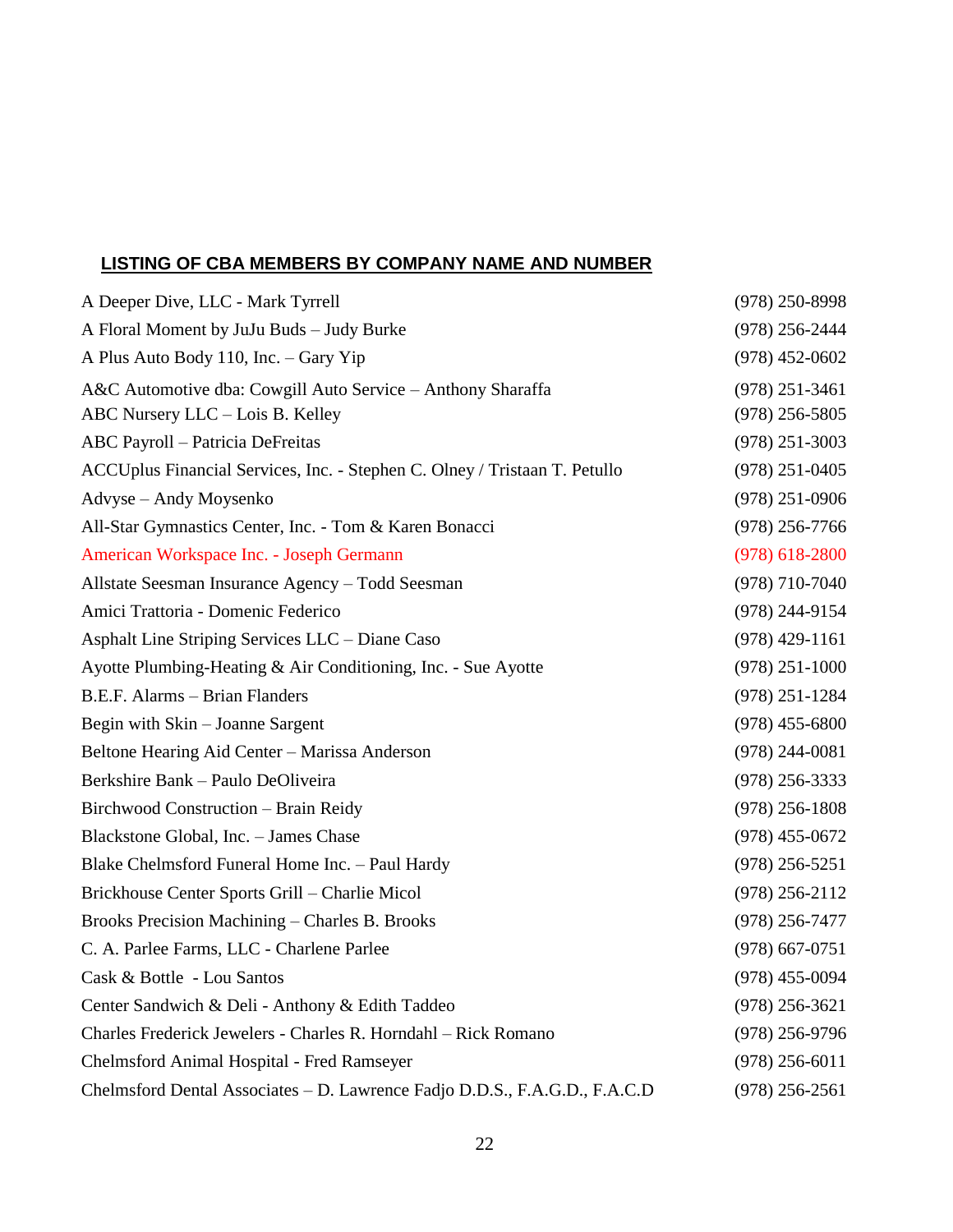| Chelmsford Family Practice, P.C. - Dr. Dan Nguyen and Dr. Tricia Scott           | $(978)$ 251-3159   |
|----------------------------------------------------------------------------------|--------------------|
| Chelmsford Gift Shop - John Handley                                              | $(978)$ 256-5431   |
| Chelmsford Holdings - Bea Alice Loos                                             | $(978)251 - 3500$  |
| Chelmsford Lumber Company - Robert K. McNamara                                   | $(978)$ 244-0222   |
| Chelmsford Oral Surgery Associates - Dr. Sotirios Diamantis, D.M.D., M.D.        | $(978)$ 328-0432   |
| Chelmsford Pediatrics - Dr. Sheila Morehouse and Dr. Eric A. Meikle              | $(978)$ 256-4363   |
| Chelmsford Primary Care, LLC - Roopa Reddy                                       | $(978)$ 256-5522   |
| Chelmsford Storage Solutions - Karen Lowry                                       | $(978)$ 256-1800   |
| Chelmsford Town LLC, c/o Winstanley Enterprises, LLC – Fran Mazzone              | $(978)$ 287-5000   |
| Choice Fitness - Eric Broadhurst                                                 | $(978)$ 397-6124   |
| Christopher's Emergency Equipment & Towing, Inc. – Christopher & Sherry Ferreira | $(978)$ 452-7433   |
| Cintas The Service Professionals - Scott Lee                                     | $(978)250-1300$    |
| Classic Flowers, Inc. - Lisa Colangelo                                           | (978) 453-7944     |
| Club Z! In-Home Tutoring - Lou DiStasi / Dennis Mullen                           | $(978)$ 250-8988   |
| Coldwell Banker - Susan Tanner                                                   | $(978)$ 256-2560   |
| Colonial Oil Company - Linda Marchand                                            | $(978)$ 256-0151   |
| Colorworks - John Blaikie                                                        | $(978)$ 250-9908   |
| Community Tree Service, Inc. - Myles F. Hogan                                    | $(978)$ 256-0341   |
| Countryside Animal Hospital - Aimee Powers                                       | $(978)$ 256-9555   |
| Cut to the Chase Salon and Day Spa - Jamie Santos                                | $(978)$ 244-9334   |
| Dave Faulkenham Plumbing & Heating - David Faulkenham                            | $(978)$ 256-1031   |
| David Gaudet, CPA - David Gaudet                                                 | $(978)$ 250-0300   |
| DEL's Realty LLC – Tony and Carla Delpapa                                        | $(978) 509 - 7903$ |
| <b>DHC</b> Leasing, LLC - Jay Finnegan                                           | $(978)$ 251-4300   |
| DiBacco Brothers Plumbing Services - Ralph M. DiBacco                            | $(978)$ 256-1660   |
| Digital Federal Credit Union (DCU) - Janice Dokla                                | $(508)$ 263-6391   |
| Dolan Funeral Home, Inc. - James F. Dolan                                        | $(978)$ 251-4041   |
| Dr. Arthur Yee, D.M.D., PC - Arthur Yee                                          | $(978)$ 256-2111   |
| Drum Hill Liquors - Greg Gervais                                                 | $(978)$ 452-3400   |
| Drum Hill Plaza - Phyllis Gervais                                                | $(978)$ 244-0102   |
| Dun-Rite Landscaping - Mark Stott                                                | $(978)$ 250-8026   |
| E. A. Villare Associates, Inc. - Geno Villare                                    | $(978) 804 - 1139$ |
| Eliopoulos & Eliopoulos – Angelique Eliopoulos Esq.                              | $(978)$ 250-3800   |
| Emanouil Brothers - Nicolas Emanouil                                             | $(978)$ 256-6125   |
| Enterprise Bank & Trust Co. - Karen Ano                                          | $(978) 656 - 5545$ |
| Eppolito Financial Strategies - Larry Eppolito                                   | $(978)$ 455-7799   |
| Eric C. Foster Plumbing, Heating & Cooling LLC – Jared Foster                    | $(978)$ 256-5976   |
| Expert Automotive Repair, Inc. - David Pepi                                      | $(978)$ 256-1765   |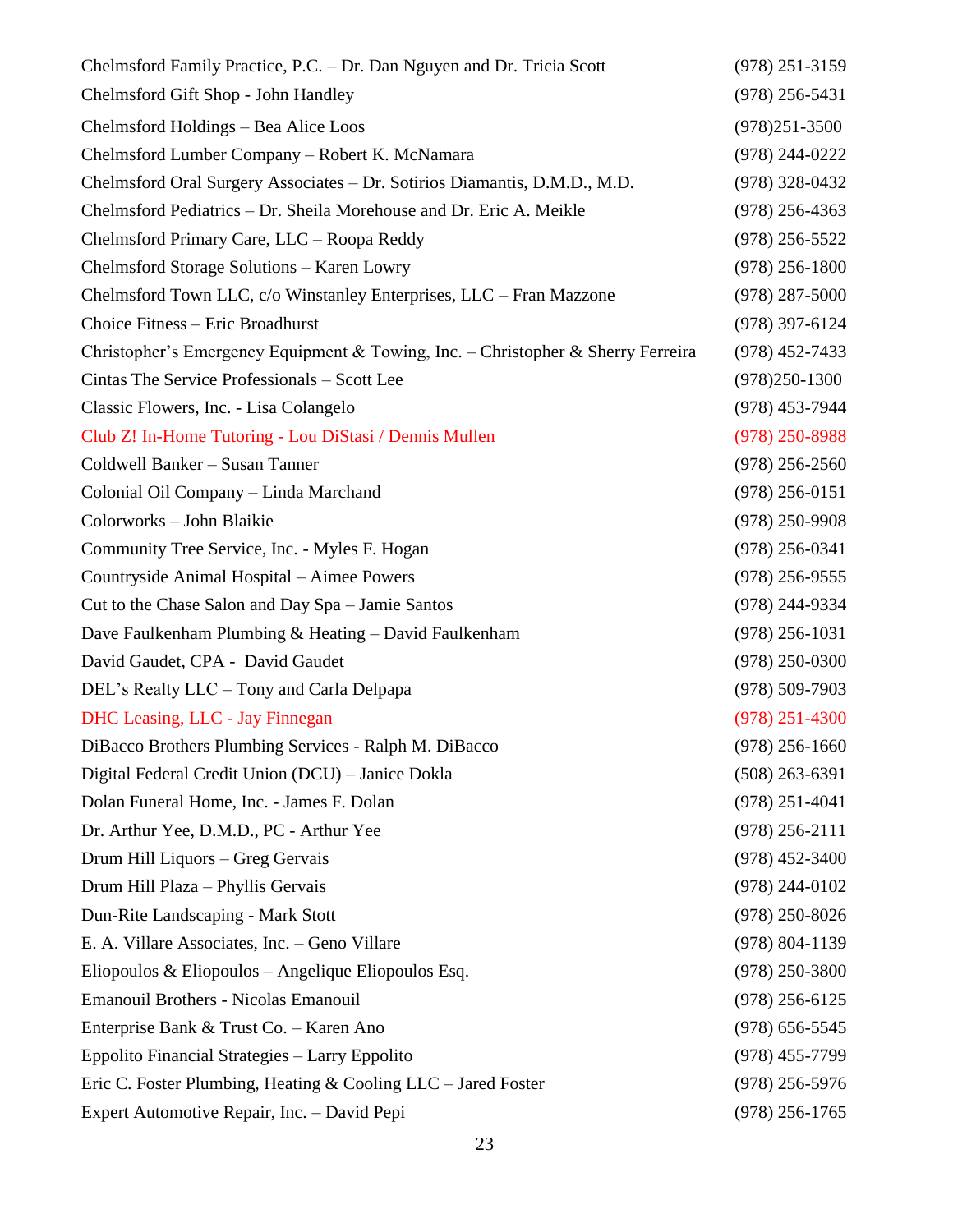| Express Sign & Graphics, Inc. $-$ Ann and Nick Durso            | $(978)$ 250-9890 |
|-----------------------------------------------------------------|------------------|
| Feng Shui Restaurant – Charlie Chen, Sumiao Chen                | $(978)$ 250-8888 |
| Ferreira Inc. - Richard Mason                                   | $(978)$ 454-7914 |
| Finest Builders, Inc. - Alan & Darlene Costos                   | $(978)$ 256-2641 |
| Finnegan Commercial Development Corporation - Benjamin Finnegan | $(978)$ 453-7711 |
| FishBones - Ali R. Zosherafatain                                | $(978)$ 250-0101 |
| Gallant & Ervin, LLC - John F. Gallant                          | $(978)$ 256-6041 |
| Gas Express - Tony Mitri                                        | $(978)$ 250-9969 |
| GH Management – George Harrison                                 | $(978)$ 902-3295 |
| Gilet Brothers, Inc. - Eugene Gilet                             | $(978)$ 251-3839 |
| Gilet Brothers, Inc. - Stephen Gilet                            | $(978)$ 251-3839 |
| Greater Visions Children's Center - Daniela Santos              | $(978)$ 256-2539 |
| GTC Wireless Partners, LLC - George Chianis                     | $(202)$ 595-4034 |
| Hancock Building Associates – Robert McCrensky                  | $(978)$ 256-2727 |
| Hardy Doric, Inc. - Jeffrey A. Hardy                            | $(978)$ 250-1113 |
| Herradura Vieja Restaurante - Ramon Bravo                       | $(978)$ 455-3954 |
| High Tech Machinists, Inc. - Robert Moores                      | $(978)$ 256-1600 |
| Howard Stein Hudson - Katie Enright                             | $(617)$ 482-7080 |
| J & C Management – Lynn Marcella                                | $(978)$ 667-0751 |
| J. P. Rivard Trailer Sales, Inc. - Joseph P. Rivard             | $(978)$ 251-9953 |
| J. R. Bovill Building Inspections - John R. Bovill              | $(978)$ 256-7674 |
| Jeanne D'Arc Credit Union - Robert Boley                        | $(617)$ 839-7750 |
| Jerry Daley & Sons - Jerry Daley                                | $(978)$ 251-4721 |
| John P. Crane, D.M.D. - Dr. John P. Crane                       | $(978)$ 251-7000 |
| JRL Electric dba. Village Electric - Joshua R. LeClair          | $(978)$ 256-4845 |
| Kenneth M. Johnson CFP - Kenneth Johnson                        | $(978)$ 256-0223 |
| KJ's Caffe - Justin Bastinelli                                  | $(978)$ 455-2534 |
| Kurland & Grossman, P.C. - Jon Kurland                          | $(978)$ 256-2660 |
| Kydd Realty Trust - Jean Kydd                                   | $(978)$ 256-2893 |
| L' Hussier Insurance Agency, Inc. – Amanda L'Hussier            | $(978)$ 256-1583 |
| Laer Realty - Paul Brouillette                                  | $(978)$ 256-3306 |
| Lampert, Hausler & Rodman, P.C. - Douglas E. Hausler            | $(978)$ 256-6080 |
| Law Office of Dennis McHugh - Dennis E. McHugh, Esq.            | $(978)$ 256-3330 |
| Law Office of Kevin S. Sullivan - Kevin Sullivan                | $(978)$ 250-2777 |
| Law Office of Peter V. Lawlor, P.C. - Peter V. Lawlor           | $(978)$ 256-2551 |
| Law Office of Sullivan & Carroll - Brian Sullivan               | $(978)$ 250-4600 |
| Lessard LLC - John G. Harrington                                | $(978)$ 250-3858 |
| Lighthouse School Inc, - James Dalton, MS                       | $(978)$ 251-4050 |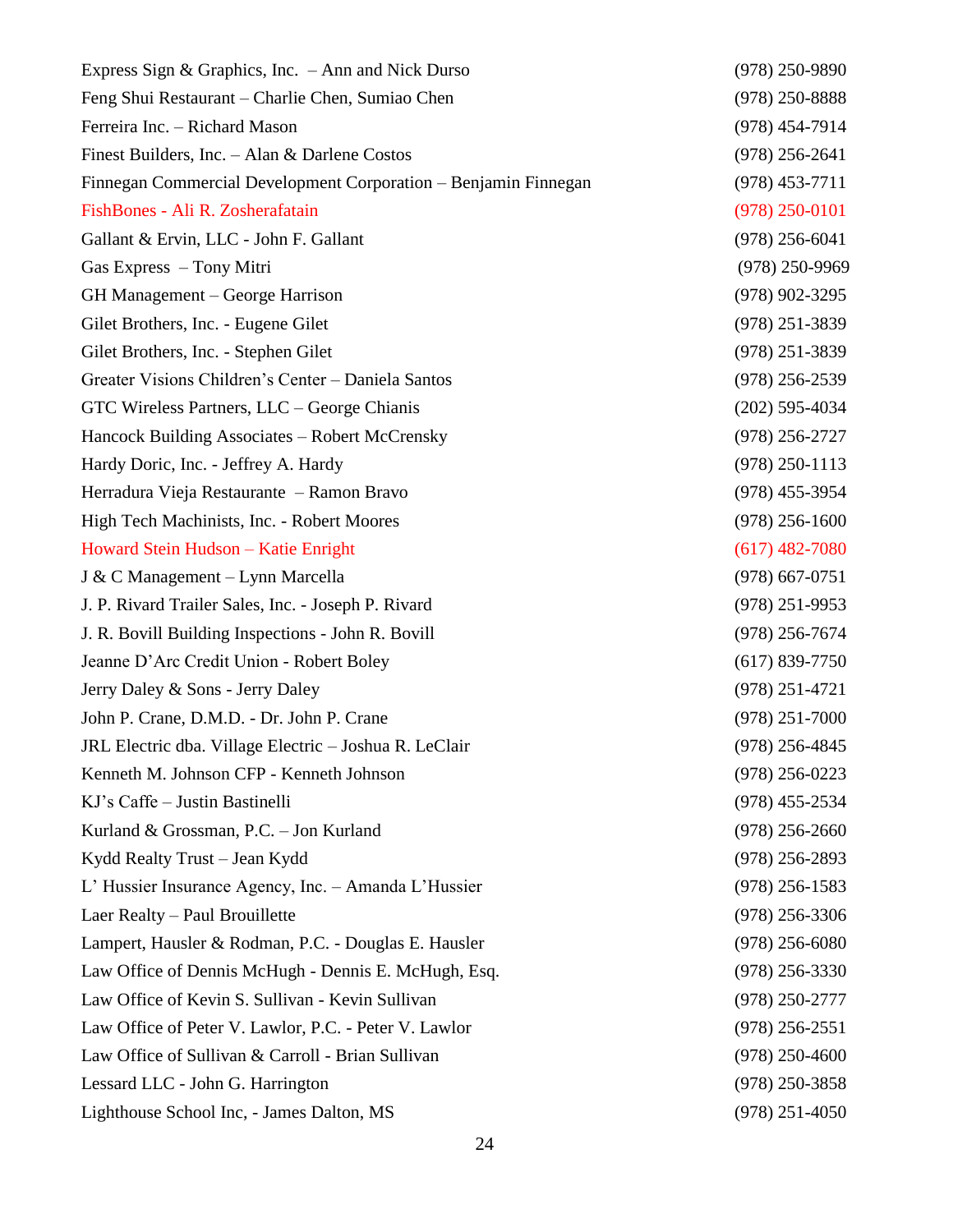| Lincoln Liquors - Rick Aronovitz                                        | $(978)$ 256-2711   |
|-------------------------------------------------------------------------|--------------------|
| Lou's Custom Exhaust - John Talutis                                     | $(978)$ 319-9921   |
| Lowell Five Cent Savings Bank - Tom Boucher                             | $(978)$ 256-2546   |
| Lowell Regional Transit Authority - David Bradley                       | $(978)$ 459-0164   |
| Lupoli Companies - Salvatore Lupoli                                     | $(978)$ 256-7997   |
| Madras Grill - Shashidhar Bogelli                                       | $(978)$ 330-5133   |
| Mansfield Entertainment Agency - Jon Mansfield                          | $(978)$ 256-1899   |
| Marchand Oil Co., Inc. - Thomas A. Marchand                             | $(978)$ 256-6811   |
| Marty's Landscaping, Inc. - Martin R. Peal                              | $(978)$ 454-0100   |
| Maxwell's - Chelmsford Farm and Garden - Manny & Lisa Bougoulas         | $(978)$ 256-9991   |
| McCoy Associates, Inc. dba McDonald's - Robert Broughton                | $(978)$ 458-5780   |
| MEC Electrical Contractors, Inc. - William Lemos                        | $(978)$ 244-9301   |
| Merrimack Realty Group, LLC - Timothy Shanahan                          | $(978)$ 455-4312   |
| Merrimack Valley Business Machines, Inc. - Ronald Miller                | $(978)$ 251-7877   |
| Merrimack Valley Shower Door Company - Kevin Lindberg, Sr.              | $(978)$ 815-5725   |
| Metro Financial Strategies, Inc. - Mary Jo Metro, CFP, CRPC, CRPS, AAMS | $(978)$ 710-5401   |
| Michael's Custom Upholstery – Michael Smith                             | $(978)$ 250-9300   |
| Moonstones Restaurant - Peggy McFarland, General Manager                | (978) 256-7777     |
| N. E. Clothes Recycling Inc. – Dwight Robinson                          | $(978)$ 458-3771   |
| New England Medical Insurance Agency, LLC - Stephen J. Mallette         | $(978)$ 256-7400   |
| New World Gas - Kalpesh Patel                                           | $(978) 596 - 1022$ |
| Nonwovens, Inc. - Brian Dallmeyer                                       | $(978)$ 251-8612   |
| Northeast Med Staffing - Kirk Marshall                                  | $(978)$ 455-6907   |
| Northern Bank & Trust Company - Joana Angel                             | $(978)$ 256-1552   |
| Novick & Meyers - JoAnne Meyers                                         | $(978)$ 256-4500   |
| Parlee Electric - Henry Parlee                                          | $(978) 808 - 1234$ |
| Parlmont Limited Partnership - Steven Steinberg                         | $(978)$ 263-2989   |
| Patrick J. Wood Attorney at Law - Patrick J. Wood                       | $(978)$ 256-1515   |
| Plastic Design, Inc. - Kurt Flynn                                       | $(978)$ 251-4830   |
| Primrose School of Chelmsford - Rob Parsons                             | $(978)$ 710-6123   |
| Princeton Station - Kevin Mace                                          | $(978)$ 251-1500   |
| Pro AV Systems - Adrienne Blasioli                                      | $(978)$ 692-5111   |
| Progressive Law, LLC - Stephen Smith                                    | $(978) 746 - 8843$ |
| Quinn Realty Trust - North Chelmsford Hardware - Louise Tremblay        | $(978)$ 251-3711   |
| Ready RE, LLC - Joe Ready                                               | $(978)$ 256-3335   |
| Real Estate with Jocelyn Powerell - Keller Williams N.W.                | $(978)$ 799-8094   |
| Red Mill Graphics - Bernie Gilet                                        | $(978)$ 251-4081   |
| Remco Flooring, Inc. - Robert McClure                                   | $(978)$ 452-8207   |